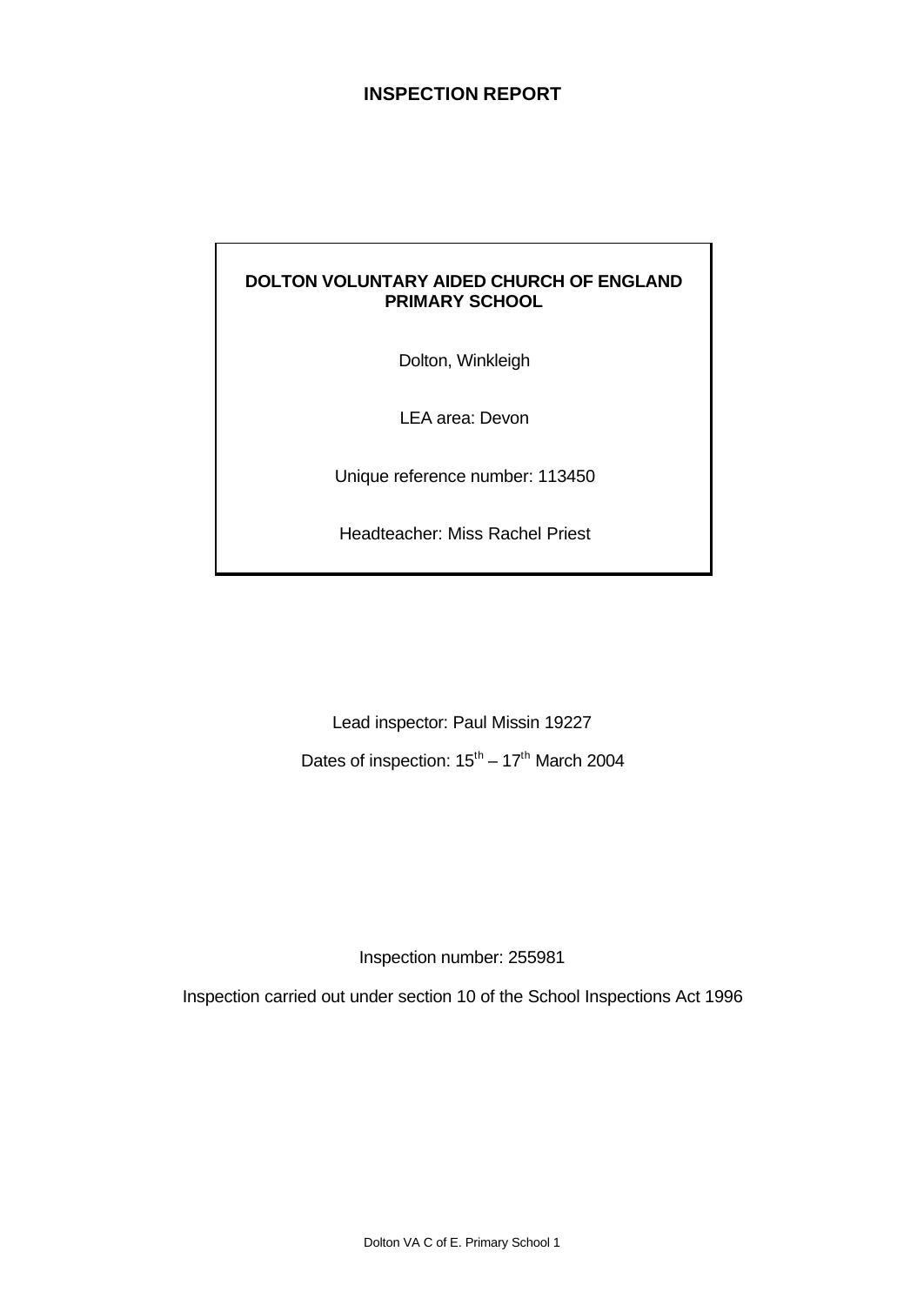# **INFORMATION ABOUT THE SCHOOL**

| Type of school:              | Infant and junior                                             |
|------------------------------|---------------------------------------------------------------|
| School category:             | Voluntary aided                                               |
| Age range of pupils:         | 4 to 11 years                                                 |
| Gender of pupils:            | Mixed                                                         |
| Number on roll:              | 63                                                            |
| School address:<br>Postcode: | Dolton<br>The Square<br>Winkleigh<br>Devon<br><b>EX19 8QF</b> |
| Telephone number:            | 01805 804315                                                  |
| Fax number:                  | 01805 814315                                                  |
| Appropriate authority:       | The governing body, Dolton CEP School                         |
| Name of chair of governors:  | Mrs Alison Atton                                              |
| Date of previous inspection: | March 1998                                                    |

# **CHARACTERISTICS OF THE SCHOOL**

Dolton VA C of E Primary School is smaller than most other schools. There are 63 pupils on roll and these are taught in 3 mixed age classes. Each class contains pupils from three age groups. The school serves a mixed, rural catchment area. All the pupils are from white British or other white ethnic backgrounds. There are two pupils who speak English as an additional language but these are not at an early stage of language acquisition and have equal access to the National Curriculum as their peers. Eight pupils are on the special educational needs (SEN) register, which is below average. Three have statements of SEN which is well above average. Pupils with learning difficulties make up the largest SEN group. There is a high level of mobility in the school. When they enter the school, most children are achieving standards that are well below average for their age. The school received a Healthy Schools Award in 2003. The headteacher was only appointed from January 2004, some seven weeks before the inspection.

# © Crown copyright 2004

This report may be reproduced in whole or in part for non-commercial educational purposes, provided that all extracts quoted are reproduced verbatim without adaptation and on condition that the source and date thereof are stated.

Further copies of this report are obtainable from the school. Under the School Inspections Act 1996, the school must provide a copy of this report and/or its summary free of charge to certain categories of people. A charge not exceeding the full cost of reproduction may be made for any other copies supplied.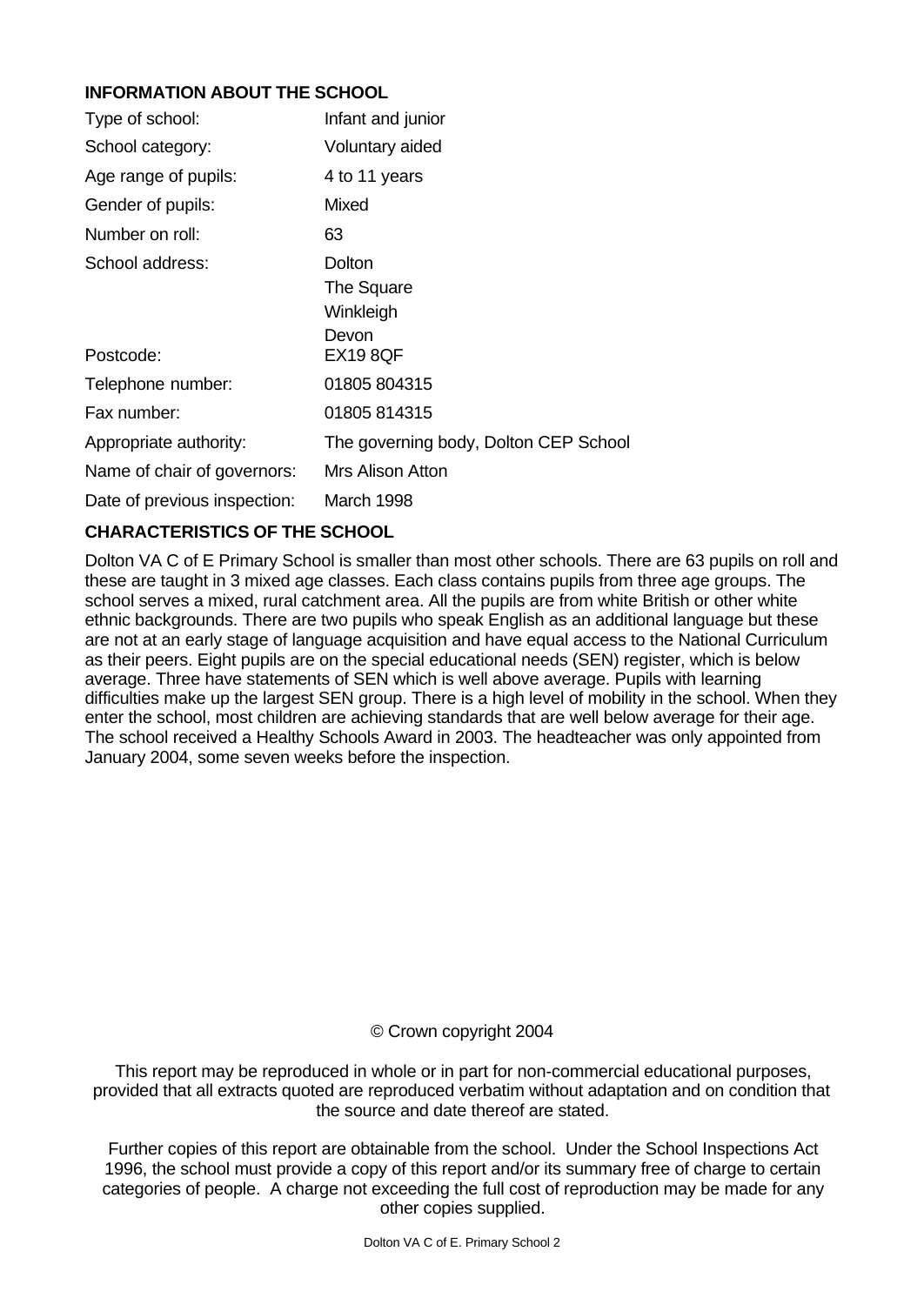#### **INFORMATION ABOUT THE INSPECTION TEAM**

|       | Members of the inspection team | <b>Subject responsibilities</b> |                                                                                                                                                                         |
|-------|--------------------------------|---------------------------------|-------------------------------------------------------------------------------------------------------------------------------------------------------------------------|
| 19227 | Paul Missin                    | Lead inspector                  | English, information and<br>communication technology, history,<br>geography, art and design.<br>Children in the Foundation Stage.<br>English as an additional language. |
| 9691  | Jon Vincent                    | Lay inspector                   |                                                                                                                                                                         |
| 14596 | Tony Fiddian-Green             | Team inspector                  | Mathematics, science, design and<br>technology, music, physical<br>education, special educational<br>needs.                                                             |

The inspection contractor was:

Phoenix Educational Consultants "Thule" 60 Joy Lane **Whitstable** Kent CT5 4LT

Any concerns or complaints about the inspection or the report should be made initially to the inspection contractor. The procedures are set out in the leaflet *'Complaining about Ofsted Inspections'*, which is available from Ofsted Publications Centre (telephone 07002 637833) or Ofsted's website (www.oftsed.gov.uk).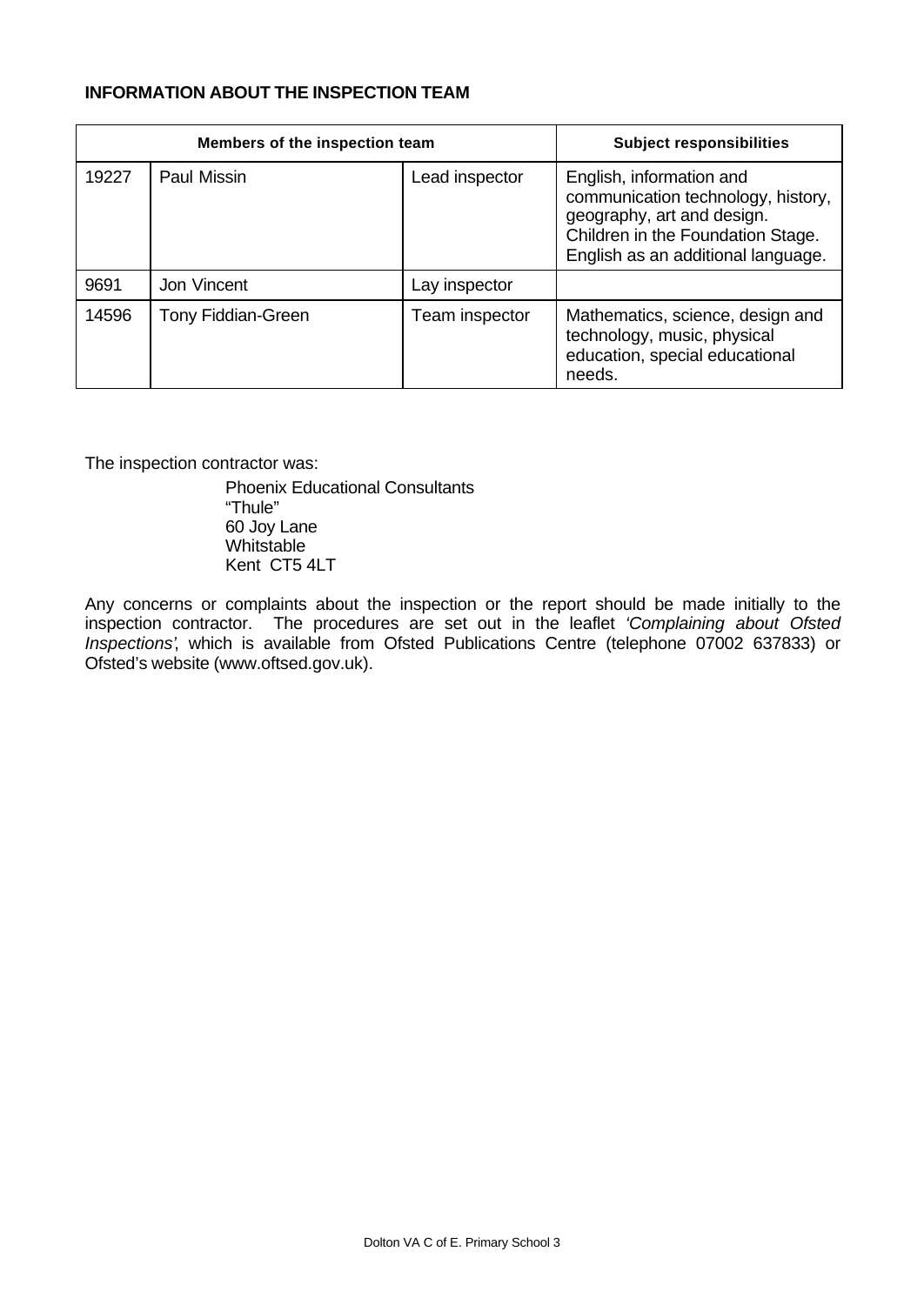### **REPORT CONTENTS**

|                                                                                                                                    | Page           |
|------------------------------------------------------------------------------------------------------------------------------------|----------------|
| <b>PART A: SUMMARY OF THE REPORT</b>                                                                                               | 5              |
| <b>PART B: COMMENTARY ON THE MAIN INSPECTION FINDINGS</b>                                                                          |                |
| <b>STANDARDS ACHIEVED BY PUPILS</b>                                                                                                | $\overline{7}$ |
| Standards achieved in areas of learning, subjects and courses                                                                      |                |
| Pupils' attitudes, values and other personal qualities                                                                             |                |
| <b>QUALITY OF EDUCATION PROVIDED BY THE SCHOOL</b>                                                                                 | 10             |
| Teaching and learning<br>The curriculum<br>Care, guidance and support<br>Partnership with parents, other schools and the community |                |
| <b>LEADERSHIP AND MANAGEMENT</b>                                                                                                   | 14             |
| <b>PART C: THE QUALITY OF EDUCATION IN AREAS OF LEARNING AND</b><br><b>SUBJECTS</b>                                                | 16             |
| <b>AREAS OF LEARNING IN THE FOUNDATION STAGE</b>                                                                                   |                |
| <b>SUBJECTS IN KEY STAGES ONE AND TWO</b>                                                                                          |                |
| PART D: SUMMARY OF THE MAIN INSPECTION JUDGEMENTS                                                                                  | 25             |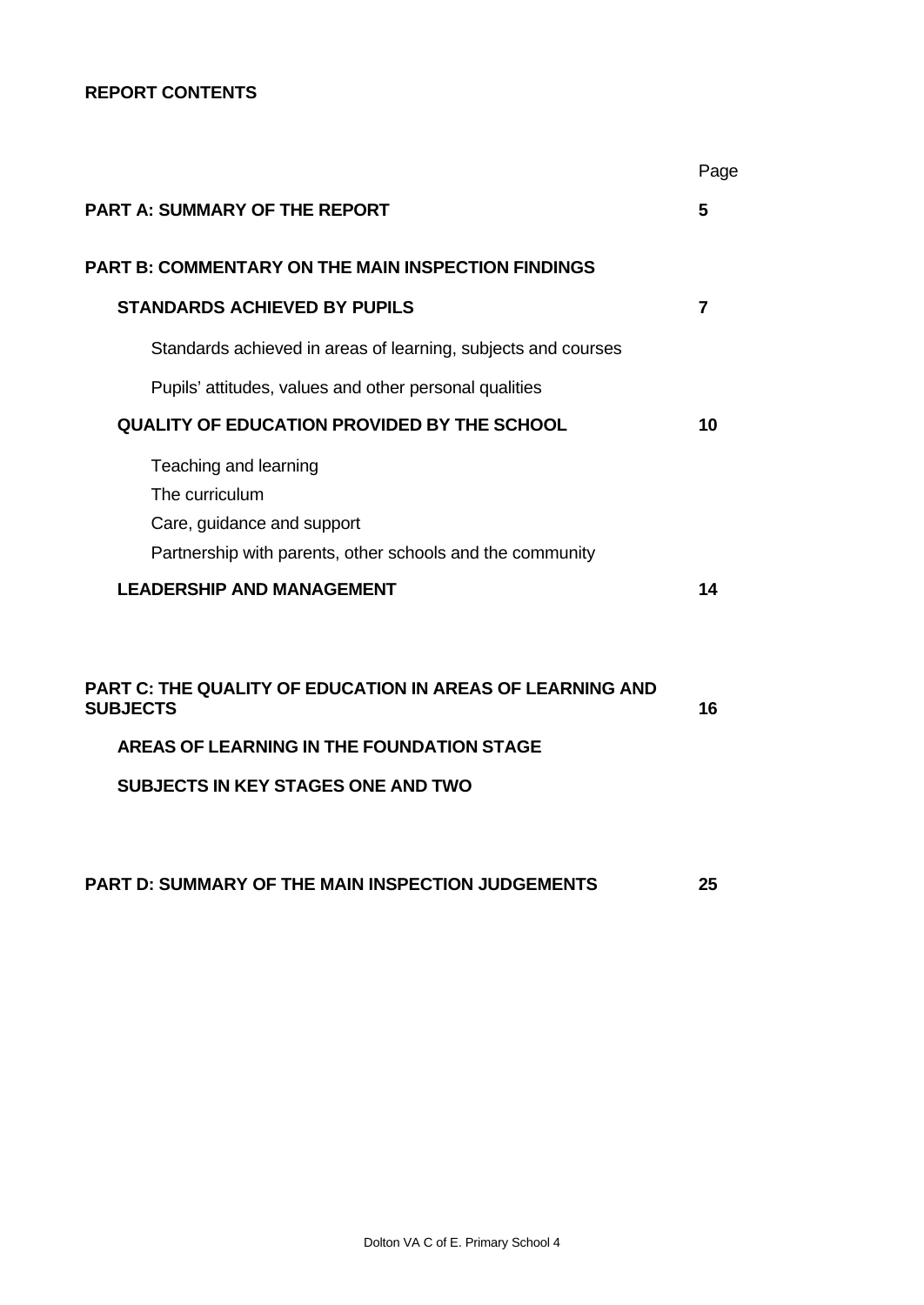# **PART A: SUMMARY OF THE REPORT**

# **OVERALL EVALUATION**

**Dolton VA C of E Primary School provides a sound education for its pupils**. The very recently appointed headteacher has made a good start to her time at school and she has accelerated the process of school improvement. Her leadership and management of the school are good. Teaching and learning are satisfactory. Standards in Years 2 and 6 are average in mathematics and science but are below average in all aspects of pupils' literacy work. However, because of the high proportion of pupils with special educational needs (SEN) in Years 2 and 6, most pupils are achieving satisfactorily for their abilities. Achievement in mathematics is good. Standards in ICT are below average and achievement here is unsatisfactory. Governance of the school is sound and the school provides satisfactory value for money.

The school's strengths and weaknesses are:

- The headteacher has made a good start since her very recent appointment to the school, but she has a heavy teaching commitment and not enough administrative support.
- Pupils are well cared for and looked after, and their very good behaviour and relationships contribute to the impressive sense of community within the school.
- The school's partnership with parents and the local community is very good.
- Provision for children in the Foundation Stage and for those with SEN is good.
- All pupils are very well included in the school's life and work.
- The school's standards in literacy, especially in writing and in ICT and the quality of teaching in ICT need further improvement.
- There are some important shortcomings in the current school improvement plan.
- Assessment and recording procedures are not sufficiently well developed to allow data to be used set realistic but challenging targets to improve standards.

The school has made unsatisfactory progress since the last inspection. Standards in all aspects of pupils' literacy work have fallen and insufficient progress has been made in addressing the three key issues which were identified. These were concerned with improving teaching to increase the overall rate of progress that pupils make, raising standards in ICT and monitoring the progress that pupils make through the National Curriculum. However, the rate of progress being made has been accelerated significantly since the headteacher's recent appointment. Standards in science are being raised and the quality of teaching is being improved.

| <b>Results in National</b><br>Curriculum tests at the end |      | similar schools |      |      |
|-----------------------------------------------------------|------|-----------------|------|------|
| of Year 6, compared with:                                 | 2001 | 2002            | 2003 | 2003 |
| English                                                   |      |                 |      |      |
| mathematics                                               |      |                 |      |      |
| science                                                   |      |                 |      | F*   |

#### **STANDARDS ACHIEVED**

*Key: A - well above average; B – above average; C – average; D – below average; E – well below average Similar schools are those whose pupils attained similarly at the end of Year 2.*

Great caution must be exercised when analysing data from this school because of the very small year group numbers. During the inspection, standards attained in Years 2 and 6 were average in mathematics and science but below average in all aspects of literacy. **Pupils' achievement is satisfactory** overall. It is good in the Foundation Stage and in mathematics, and for pupils with SEN, and satisfactory in English and science. Pupils' achievement is satisfactory overall because Year 2 contains the highest proportion of pupils with SEN in the school and Year 6 has a high proportion of pupils with complex learning difficulties. This means that most pupils are making at least sound progress while not reaching average standards in their literacy work. However, both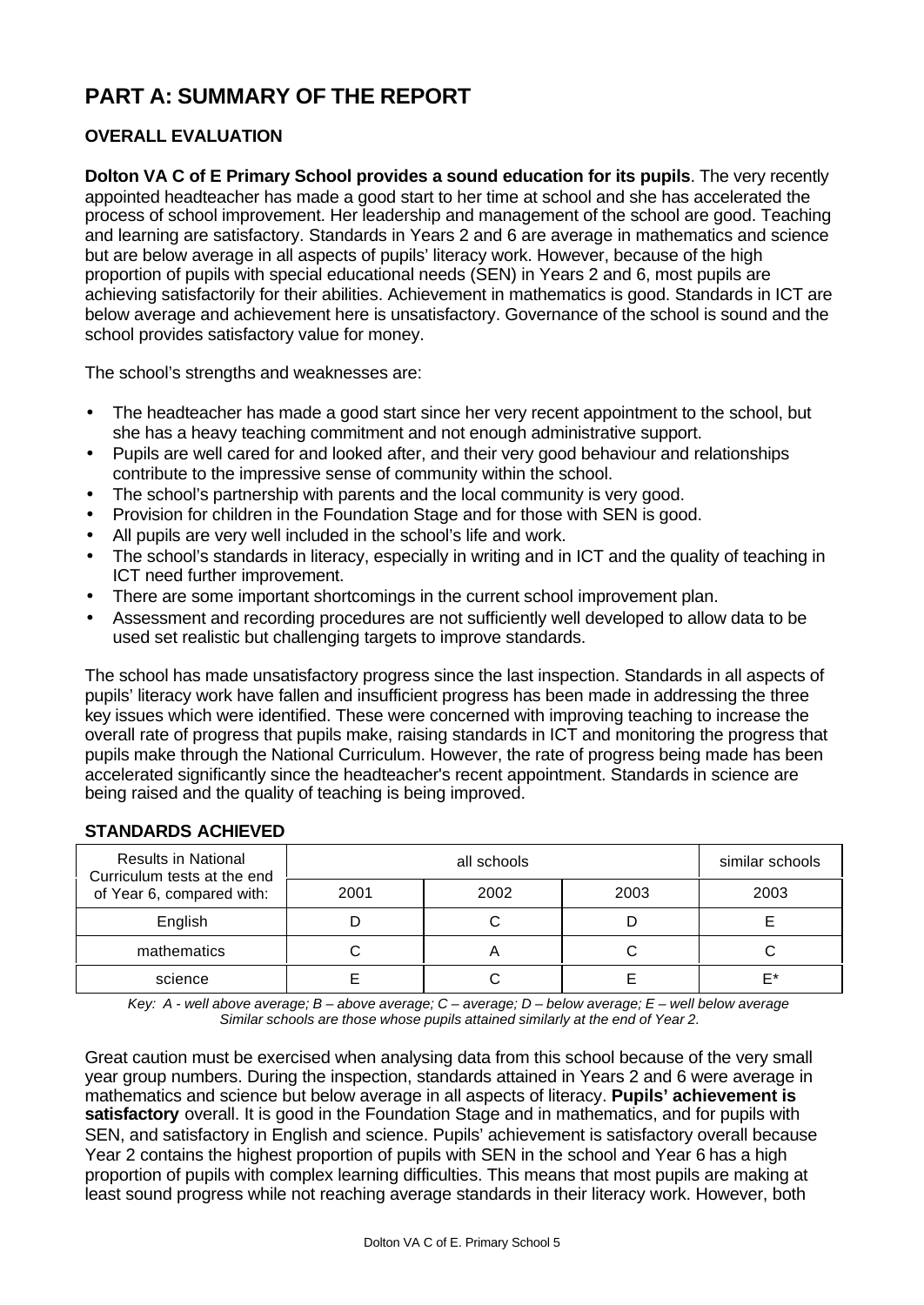standards and achievement in ICT are unsatisfactory. Pupils are not making sufficient progress in this subject because of lack of progressive teaching of concepts and skills and the unreliability of some older equipment.

**Pupils' personal qualities including their spiritual, moral, social and cultural development are good.** Pupils' attitudes to learning and their behaviour in class and around the school are very good. They are keen to learn and are fully committed to their lessons. Attendance is good and pupils come to school punctually.

### **QUALITY OF EDUCATION**

**The quality of education provided by the school is satisfactory. Overall, the quality of teaching and learning is satisfactory.** Teaching in the Foundation Stage is good. Here, the teacher provides a well balanced, challenging curriculum, makes the children feel valued and welcome and works very effectively with her assistant. Strengths in teaching across the school are the positive way that pupils are managed and the improved lesson planning. Overall, the curriculum is satisfactory but it is enhanced well by a good range of visits and visitors to the school. This brings the curriculum to life well and improves pupils' learning. However, provision for ICT and assessment are not sufficiently developed. Care and welfare provision are very good, and the very good links with parents and the local community support the school's work well.

#### **LEADERSHIP AND MANAGEMENT**

**The leadership and management of the newly appointed headteacher are good**. She has introduced several new initiatives to improve the quality of teaching and curriculum leadership. These are beginning to impact positively. There are some important shortcomings in the existing school improvement plan but the new headteacher has introduced an effective interim plan for the current term. **Governance is satisfactory.** Governors are enthusiastic and support the school well, but procedures to evaluate critically the school's work are not sufficiently developed. Governors meet all their statutory duties.

#### **PARENTS' AND PUPILS' VIEWS OF THE SCHOOL**

Pupils have positive views of the school and the headteacher has quickly secured the confidence of parents, who are fully committed to its work. Parents are particularly pleased with the school's work in helping their children become mature and the arrangements made to settle pupils into the school. Most pupils are confident that there is an adult at school they can go to if they are worried or concerned.

#### **IMPROVEMENT NEEDED**

The most important things the school should do to improve are:

- Continue to raise standards in literacy across the school, especially in writing.
- Raise the standards achieved and improve the quality of teaching in ICT.
- Improve the effectiveness of school improvement planning.
- Further develop the procedures for assessing what pupils know and can do and the progress they make and use the data more effectively to set targets to improve standards.
- Governors should continue with their best endeavours to increase the headteacher's noncontact time and level of administrative support.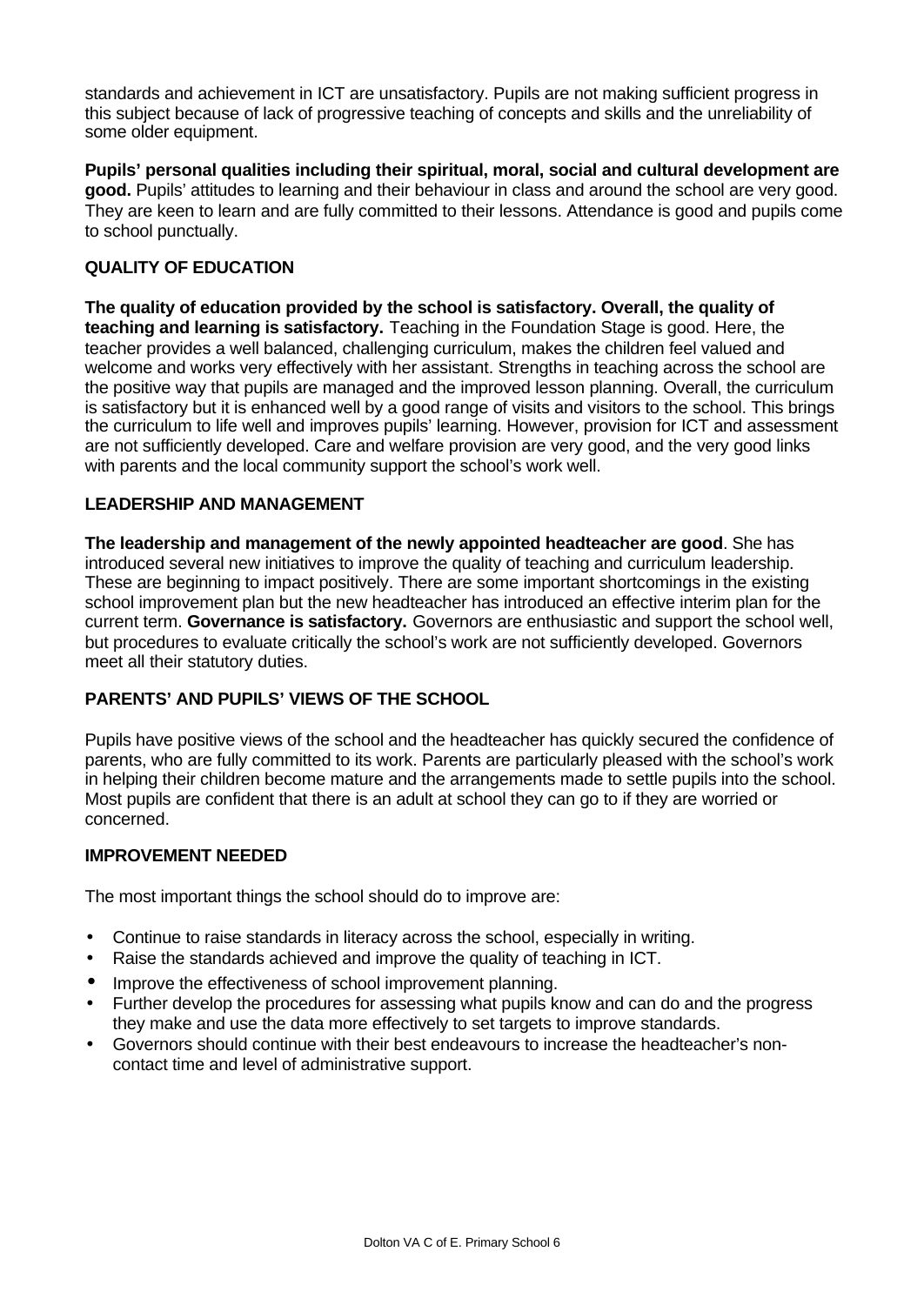# **PART B: COMMENTARY ON THE INSPECTION FINDINGS**

# **STANDARDS ACHIEVED BY PUPILS**

#### **Standards achieved in areas of learning, subjects and courses**

The distribution of pupils with SEN across the year groups in this small school significantly influences the standards pupils attain, especially in the national tests when compared with schools nationally. Both Year 2 and Year 6 contain high proportions of pupils with SEN. The Year 2 group contains a higher SEN proportion than usual and is the highest of any group in the school. Year 6 contains two pupils with statements of specific and significant educational need. These factors impact particularly on pupils' language work and make it more difficult for them to reach average standards.

In Year 2 and Year 6, pupils attain standards that are below those expected for their age in all aspects of their literacy work. Standards in mathematics and science are average across the school. However, most are achieving least satisfactorily in English and science and well in mathematics. Children in the Foundation Stage are also achieving well and the pupils with SEN are making good progress towards their own learning targets. Standards are below average in ICT and achievement is unsatisfactory.

#### **Main strengths and weaknesses**

- Pupils with SEN achieve good standards for their capabilities and make good progress towards their own learning targets.
- Children in the Foundation Stage achieve well.
- Literacy skills are lower in Year 6 because of previous underachievement but weaknesses in approach are being rectified.
- Standards in science are rising in the school as a result of the higher profile the subject has been given.
- Achievement in mathematics across the school is good.
- Across the school, standards in ICT are below average and most pupils are not achieving as well as they should.

- 1. When they enter the school, most children are attaining standards that are well below those expected for their age, especially in their language development. Several of the current Reception group have specific speech and language difficulties. Most make good overall progress in the Foundation Stage but are still achieving standards that are below average when they begin Year 1. This is because of the good teaching and the well planned curriculum. Standards are average in children's personal, social and emotional development and in their knowledge and understanding of the world, where children make good progress in their learning. Standards are also below average in children's mathematical and physical development and in their communication, language and literacy. But here they make good progress to achieve below average standards from a lower level on entry to the school. Better progress in their physical development is limited by lack of regular access to an appropriate outside play and activity area.
- 2. Analysis of the results of the national tests for seven-year-olds shows that standards have fluctuated from well below to well above average. The results in 2003 were very high and were well above average in reading and mathematics. The findings of this inspection are that standards in the current Year 2 are much lower. This is because of the composition of the year group and the high proportion of pupils with SEN. Standards in reading and writing are below average, and average in mathematics and science. Standards are lower in literacy because of pupils' SEN needs and the lower level in language skills on entry to the school.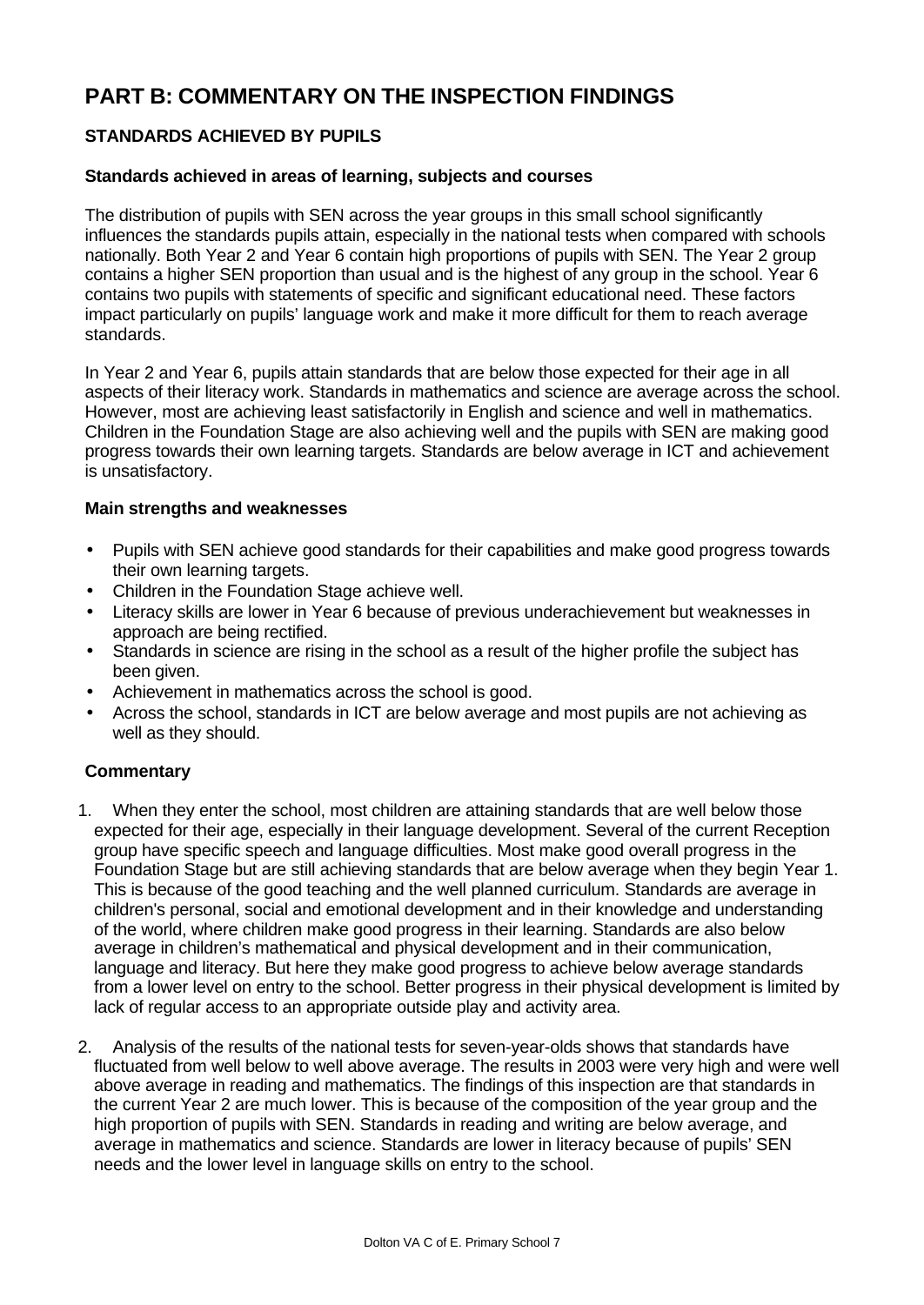- 3. Analysis of the trends in the national tests for eleven-year-olds shows a similar wide variation in results, with lower standards in English and science. The results in 2003 showed that standards were average in mathematics, below average in English and well below average in science. The findings of this inspection are that standards are below average in English and average in mathematics and science. The below average standards in English are explained by the low language levels on entry to the school and the complex language difficulties of some pupils in Year 6. The improvement in science is the result of the impact of the focus of the new science teacher/co-ordinator in raising the profile of the subject in the school.
- 4. Across the school, standards in ICT are below average and pupils are not achieving as well as they should. The main reasons for this are that pupils have not been progressively taught the necessary concepts and skills to enable them to reach average standards, although there is evidence that the approach has been much more focused recently. There are also continuing difficulties with pupils accessing up to date and reliable computers and printers for them to practise their skills and use them sufficiently across different subjects. The key issue at the last inspection concerning raising standards in ICT has not been addressed satisfactorily. There was insufficient evidence during the inspection for overall judgements to be made about provision and standards in history, geography, art and design, music, physical education (PE) and design and technology (DT).
- 5. Across the school, pupils achieve soundly and make satisfactory progress in their learning. Achievement in mathematics is good. This is because of the teachers' enthusiasm for the subject and the good, practical approach which has been adopted. Pupils with SEN attain good standards for their previous learning and make good progress towards their own learning targets, which are realistic and achievable. Teachers and their assistants support pupils well and this enables them to make this good progress. The integration and support given to pupils with significant learning difficulties are good and staff work very effectively to encourage and enable these pupils to be fully involved with all school activities. The needs of higher attaining pupils are met satisfactorily. The mixed age classes allow younger pupils to be taught in groups that more closely match their ability. This is used well. Standards are also being raised through the provision of booster groups in English, mathematics and science. The use of literacy skills across all subject areas is not fully developed. There is an overuse of photocopiable worksheets in some subjects. Numeracy skills are used satisfactorily across other subjects.

# **Pupils' attitudes, values and other personal qualities**

Pupils' attitudes and behaviour overall are very good. Their attendance and punctuality are good. Their spiritual, moral, social and cultural development is good overall.

#### **Main strengths and weaknesses**

- The school successfully promotes good attendance levels and parents ensure the attendance of their children.
- Pupils demonstrate a very good interest in school life and in the range of activities provided.
- Pupils' willingness to be enterprising and take responsibility and their confidence and selfesteem are very good.
- The school promotes good relationships between pupils and adults with its 'family' atmosphere.

#### **Commentary**

6. The very good attitudes, behaviour and relationships between pupils contribute to the impressive sense of community in the school. Pupils show very good interest in their lessons and strive hard to achieve the expectations of their teachers. The family atmosphere that permeates the whole school has a positive effect on pupils' learning. Pupils understand the school rules and do their best to keep them. As a result, standards of behaviour have improved since the last inspection and are now very good. The adults in the school lead by example and older pupils set good examples for their younger peers. The ethos promoted by the school is one of a large and happy family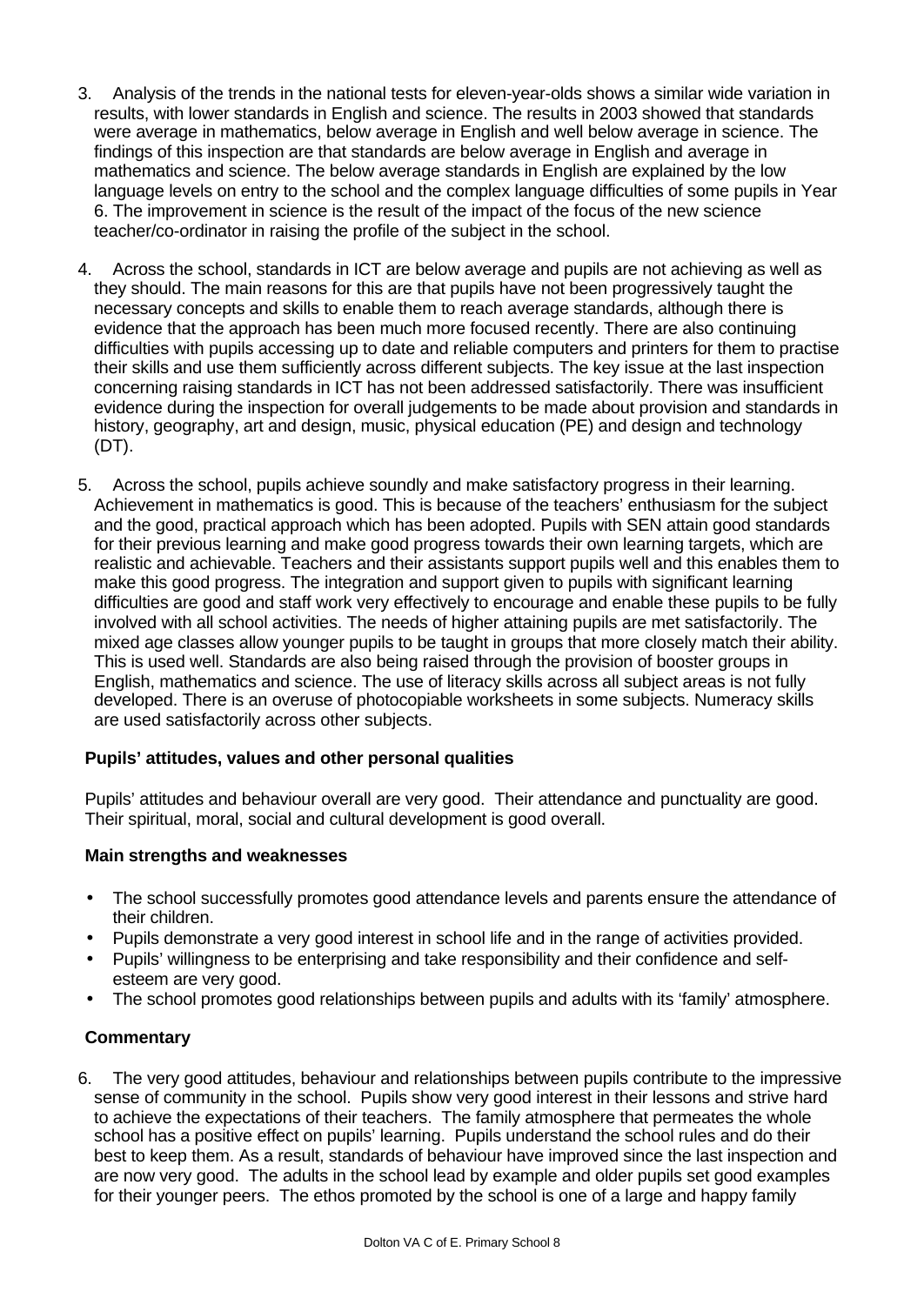where everyone is valued and respected. Both parents and pupils confirm how much they enjoy and benefit from this caring environment.

### **Attendance**

#### *Attendance in the latest complete reporting year (%)*

|               | Authorised absence<br>Unauthorised absence |  |               |    |
|---------------|--------------------------------------------|--|---------------|----|
| School data   |                                            |  | School data   |    |
| National data | 5.4                                        |  | National data | -4 |

*The table gives the percentage of half days (sessions) missed through absence for the latest complete reporting year.*

- 7. Attendance is good and above the national figure. This aspect has improved since the last inspection. The school ensures that parents and carers appreciate the importance of the prompt and regular attendance of their children at school. These efforts are very effective and, as a result, there is no unauthorised absence. During interviews and discussions with pupils it was very evident that they enjoyed school and their lessons. There has been one fixed period exclusion for one day in February of this year but none in the previous school year.
- 8. Pupils have many opportunities for taking on additional responsibility and they respond very well to them. The school council has a boy and girl representative from Year 1 upwards who meet regularly and discuss and debate the various suggestions they receive. The renovation of playground markings was the result of one of their initiatives. The 'buddy' system ensures that the younger members of school are fully supported and build lasting relationships throughout the school. An example of the buddy system was seen during the inspection at lunch time. Each table had an older pupil as supervisor who collected and served the meals and ensured help was given where needed. This assistance was carried out sensitively and without patronising the younger children. Pupil playground helpers organise games at playtime. Pupils carry out routine duties quietly and efficiently without any fuss and are quick to use their initiative when the need arises. Parents say that the relationships re-inforced by the buddy system stay with pupils long after they have moved on to secondary education.
- 9. Older pupils are quick to help their younger schoolmates should the need arise. Boy and girl pupils of differing ages interviewed during the inspection displayed mature, articulate, confident and responsible attitudes. The school encourages the personal and social development of pupils.
- 10. Pupils understand the differences between right and wrong and demonstrate this by their attitudes and actions in school. They have a good level of respect for the feelings and values of others and this is continually fostered by the family atmosphere of the school. Pupils spoken to during the inspection said there was no bullying in school and none was seen during the inspection. However, there was some discussion about what constituted bullying and pupils agreed that sometimes boisterous playground behaviour could be misconstrued. During the inspection, pupils were seen to be quick to point out to others if their behaviour was inappropriate.
- 11. Moral and spiritual development is encouraged in many ways. The links with the neighbouring church and the involvement of the Rector in assemblies assist the awareness of pupils. In one whole school assembly observed, the Rector told an imaginative story which promoted moral issues in a very understandable and entertaining way which pupils absorbed, enjoyed and understood. Before lunchtime, a grace was sung in parts, which apart from being extremely competently carried out, had a great spiritual impact. The awareness of living in a multicultural environment is promoted by the school. The school sponsors a schoolgirl in India and members of different faiths visit the school. Outside visits are made to theatres and museums and the school has plans to visit a Synagogue.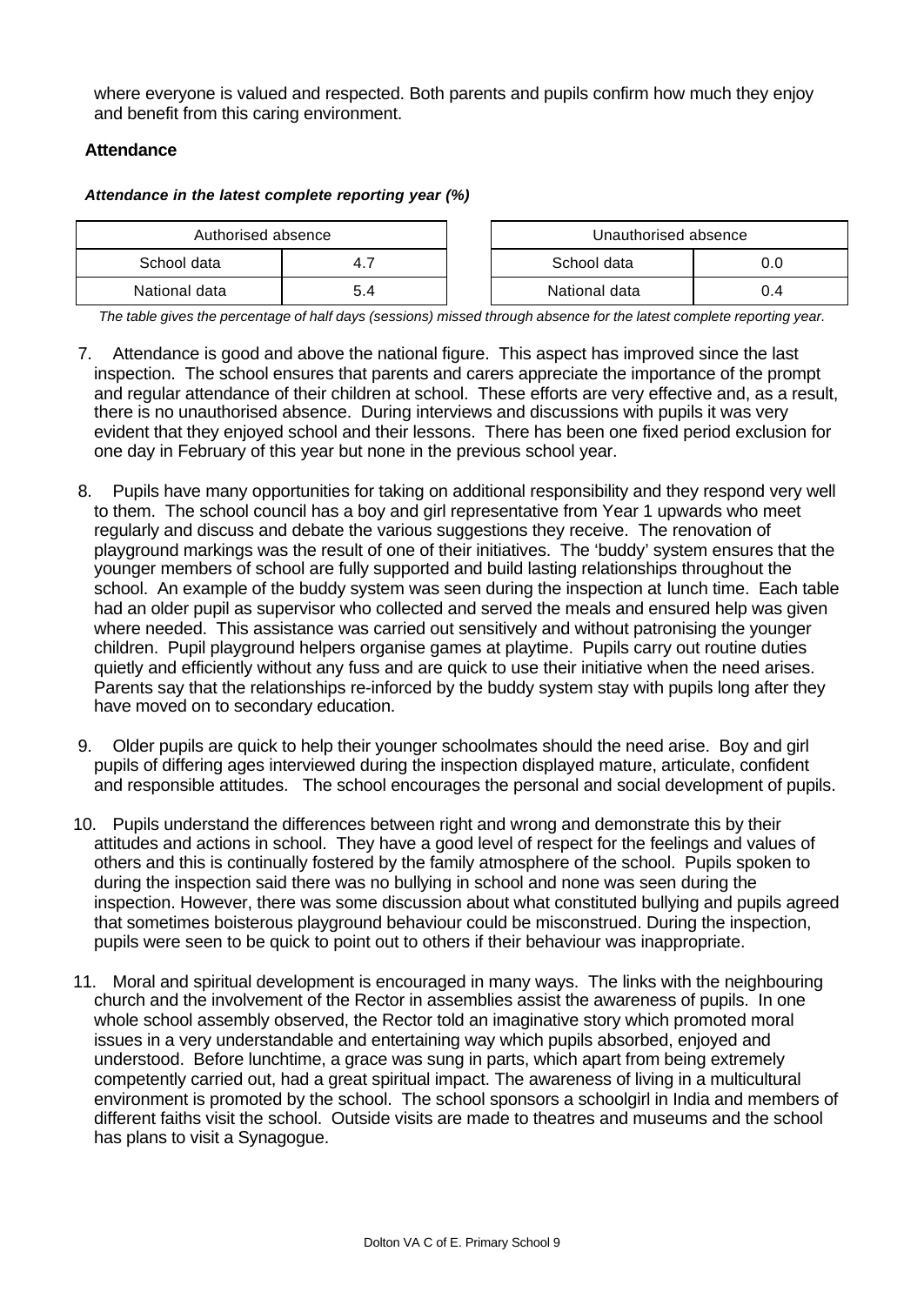#### **Exclusions in the last school year example 3 and Ethnic background of pupils**

| Categories used in the Annual School Census | No of pupils<br>on roll | Number of<br>fixed period<br>exclusions | Number of<br>permanent<br>exclusions |
|---------------------------------------------|-------------------------|-----------------------------------------|--------------------------------------|
| White - British                             | 61                      |                                         |                                      |
| White – any other White background          |                         |                                         |                                      |

*The table gives the number of exclusions, which may be different from the number of pupils excluded.*

## **QUALITY OF EDUCATION PROVIDED BY THE SCHOOL**

The quality of education provided by the school is satisfactory overall, but with some important strengths. The quality of teaching and learning and pupils' achievement are satisfactory. Provision for children in the Foundation Stage and for those with SEN is good, but aspects of assessment are not sufficiently developed. The school's very strong Christian and community ethos enables it to maintain a high profile within the local community. The school ensures that all pupils are included in all aspects of its work. As a result of these strengths, parents and pupils have a positive view of the school's achievements.

#### **Teaching and learning**

The quality of teaching and learning in Years 1 to 6 is satisfactory. In the Foundation Stage and for pupils with SEN, it is good. Assessment procedures and the use of assessment data in the Foundation Stage are satisfactory but are unsatisfactory across the rest of the school.

#### **Main strengths and weaknesses**

- The quality of teaching and learning in the Foundation Stage is good, and satisfactory across the school.
- Strengths in the Foundation Stage are the very effective co-operation between the class teacher and her assistant and the emphasis put on the personal, social and emotional development of the children.
- Pupils with SEN are taught well.
- Most of the lessons observed during the inspection were good, but the impact of the teaching over time has been satisfactory.
- A strength in teaching is the positive way that pupils are managed and encouraged.
- The good assessment practices in writing are not extended and developed sufficiently across other curriculum areas.
- Procedures for assessing and recording the progress that pupils make and the setting of learning targets to raise standards are not sufficiently developed across the school.

#### **Commentary**

#### *Summary of teaching observed during the inspection in 14 lessons*

| Excellent | Very good | Good | Satisfactory | Unsatisfactory | Poor | Verv Poor |
|-----------|-----------|------|--------------|----------------|------|-----------|
|           |           |      |              |                |      |           |

*The table gives the number of lessons observed in each of the seven categories used to make judgements about lessons.*

12. The quality of teaching has remained broadly the same since the last inspection. This has been achieved despite a high level of staff turnover. The proportion of good and satisfactory lessons observed is almost identical to the profile in 1998. Now, as then, no unsatisfactory teaching was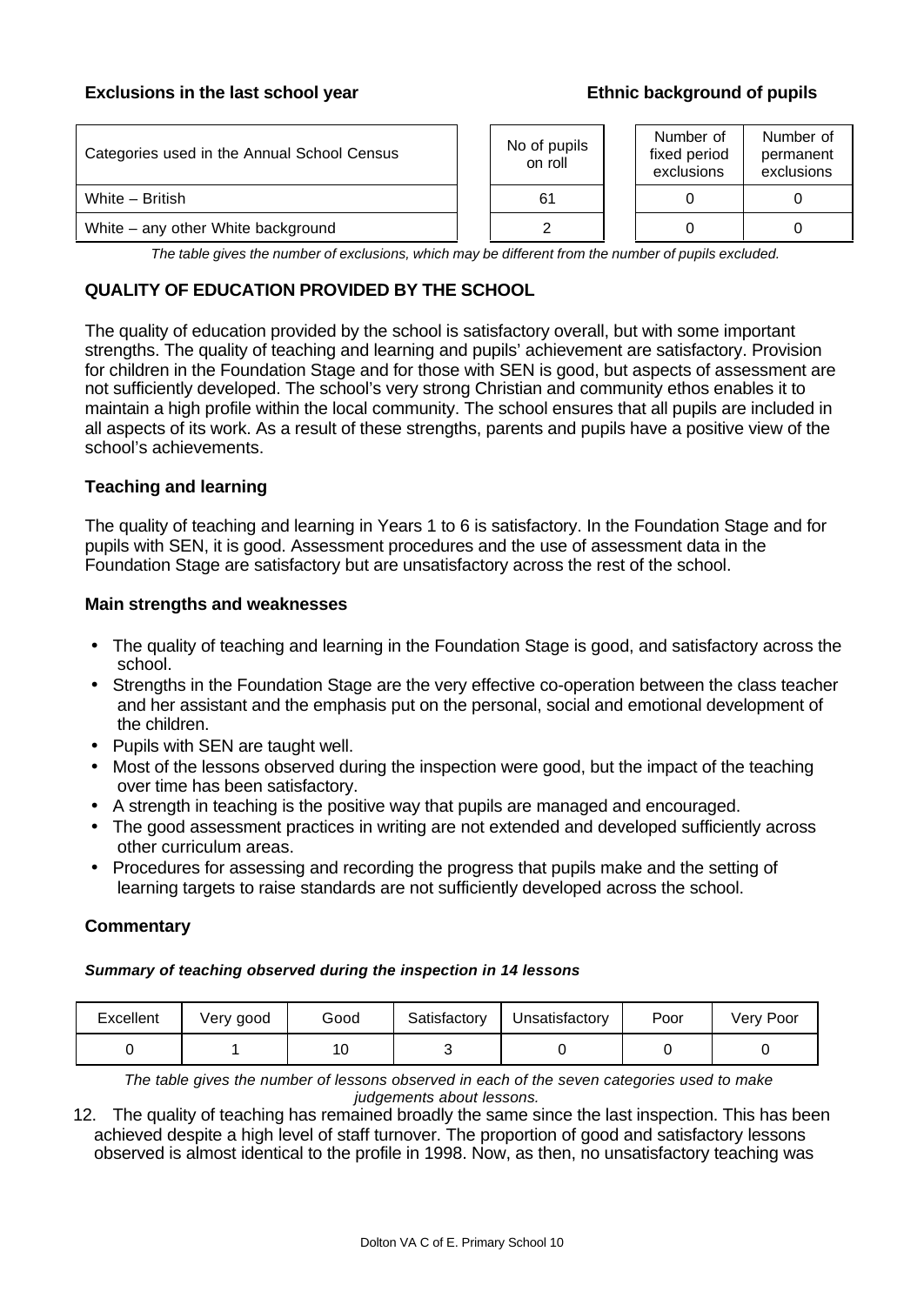observed. However, in the current inspection, the quality of teaching observed during the inspection has not been maintained over the whole of the last year. Since the headteacher's appointment, she has sensibly focused on the development and improvement of teaching and she has successfully introduced new planning practices and the use of more effective teaching strategies. For example, work sample evidence shows that, recently, teachers have become much clearer about the specific learning intended in each lesson and plans and pupils' work make reference to these. In some areas, pupils are using statements of intended learning as a means of assessing how successfully they have learned. Both parents and pupils are pleased with the standard of teaching in the school.

- 13. The quality of teaching and learning in the Foundation Stage is good. Children are managed well and the way that they are encouraged and made to feel welcome and valued enables them to gain confidence and to settle quickly to their learning. A strength in provision is the very good cooperation between the class teacher and her assistant. The latter is well prepared and undertakes useful observations of children's achievements. Children are given good opportunities to develop their personal and social skills. Assessment is satisfactory. The teacher is beginning to record assessment information for the end of year profile. A shortcoming is that opportunities to record observations as evidence of children's achievement are not sufficiently taken.
- 14. Strengths in teaching in Years 1 to 6 are in the way that teachers introduce lessons effectively and make their expectations clear. Teachers plan well, and in the best examples, the work for the different ages and abilities of pupils in the class is identified and the teaching assistant's responsibilities are clearly set out. Teachers generally show good subject knowledge in literacy and numeracy and the respective strategies are being implemented well. Across the school, pupils are managed well and are encouraged and motivated by teachers' enthusiastic approach, their introduction of challenging activities and their use of interesting resources. However, there was evidence from previous work, especially in literacy, that pupils had not been taught concepts and skills at a sufficient pace. This has been rectified now.
- 15. A Year 1 PE lesson, which was held in the village hall, illustrated several other features of good, effective teaching. The teacher managed the walk from school to the village hall safely and efficiently and the minimum teaching time was lost as pupils changed ready for the lesson. The lesson was part of a sequence being done on dance where pupil were rehearsing and developing a sequence of movements to music depicting a circus procession. Pupils undertook a vigorous warm-up and realised the importance of preparing for exercise. The teacher set the context of the lesson well by reminding pupils what they had done before. New balancing and moving skills were practised on floor mats before refining them and putting them to music. Pupils were encouraged by the teacher's knowledge and enthusiasm and by the opportunity for them to demonstrate what they could do. The lesson ended with a whole class performance of the sequences learned so far and showed commitment and enjoyment from all who took part.
- 16. Teachers plan well for those pupils who have SEN. They provide suitable work for them and the teaching assistants support them well. Teachers make sure that these pupils are fully involved in all the lesson activities, and they are listened to and appreciated for what they contribute to the classes.
- 17. Overall, the quality and impact of the school's assessment procedures are unsatisfactory. However, there are some examples of good practice. For example, the work which has been done by the whole staff on the assessment of pupils' writing has been very good. Teachers have selected pieces of pupils' writing across different year groups and have met together to assess these according to National Curriculum criteria. They are collected in assessment books and clearly annotated. Information is used well to set individual writing targets based on areas that require development. This is good practice. A system to assess and record progress in reading has recently been introduced. However, in other areas of the curriculum, the procedures are not sufficiently robust or regular. An important weakness is that there has been no detailed analysis of the available assessment data from the statutory assessment at the end of the Reception year nor of the national tests at the age of seven and eleven. As a consequence it is difficult for the school to have a clear view of the progress the pupils make as they move through the school or to set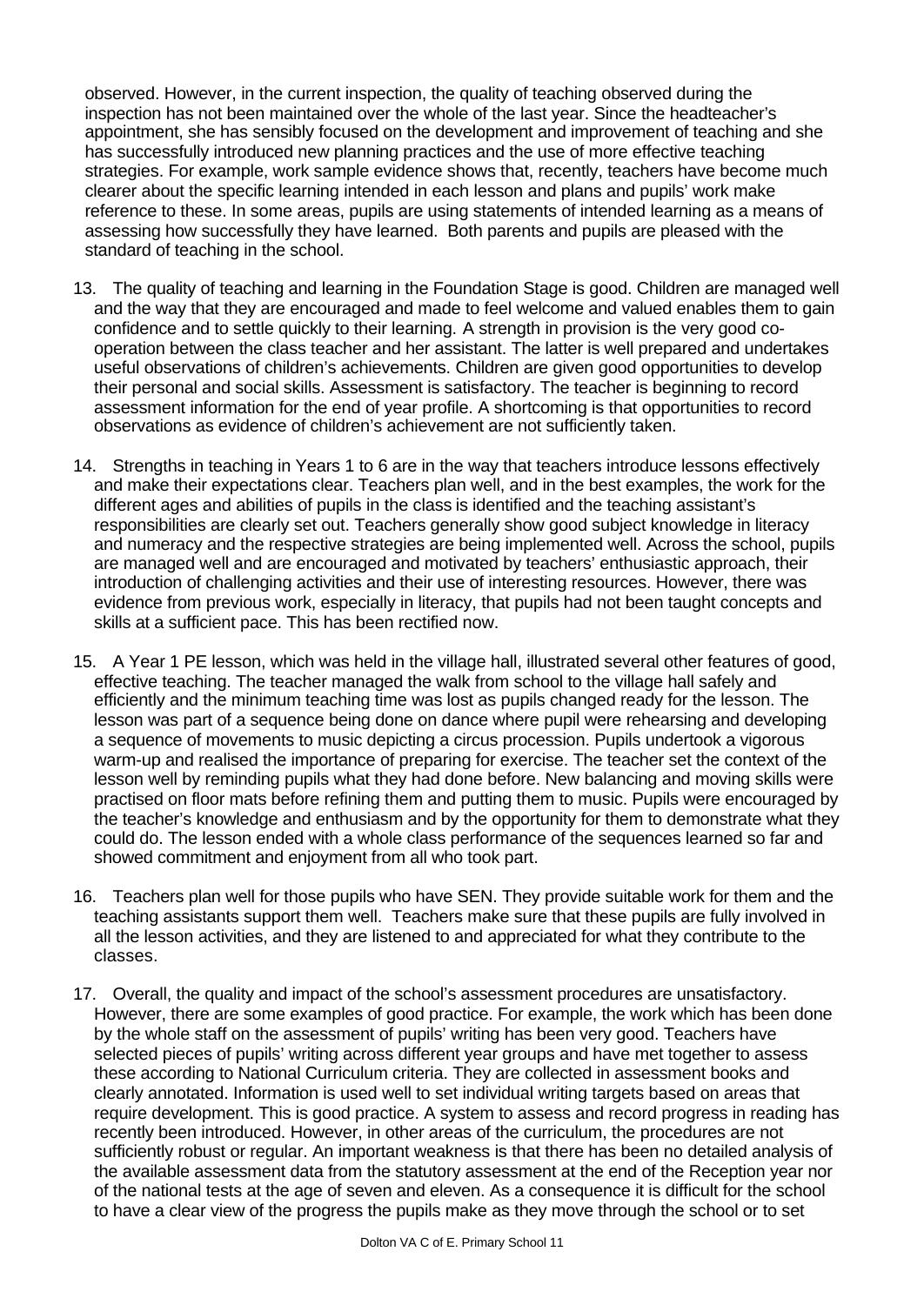useful developmental targets for groups or individuals. Procedures for recording the progress that pupils make through the subjects of the National Curriculum are also underdeveloped. This was also a shortcoming identified at the last inspection.

### **The curriculum**

Overall, the school provides a satisfactory curriculum that is sufficiently broad and balanced. Provision is enhanced well by extracurricular opportunities. The accommodation and level of resourcing are satisfactory overall.

#### **Main strengths and weaknesses**

- Provision for children in the Foundation Stage and for pupils with SEN is good.
- Planning addresses the needs of pupils in the mixed aged classes well.
- A good range of clubs, out of school activities and visits and visitors to the school, enhance and extend the curriculum.
- Provision in ICT is unsatisfactory.
- The small school site poses some accommodation problems but staff use existing resources well.

#### **Commentary**

- 18. The curriculum is planned carefully on a three-year rolling programme to ensure that topics are covered in rotation for the three-year age range that most classes have. Work in English and mathematics follows the pattern recommended in the respective National Strategies. The arrival of a new science co-ordinator this year is already resulting in signs of improvement in the curriculum, especially in investigative work. There are gaps in the provision of skills for ICT and too much emphasis has been placed on word processing. The arrival of the new headteacher, seven weeks ago, has already begun to address this and data handling and Internet work are now happening.
- 19. The curriculum is enhanced and enlivened by a good range of visits, visitors and out of school activities. For example, pupils visit Exeter Cathedral, Buckfast Abbey and Paignton Zoo. Visitors to the school include the police, a poet, an author and an artist. The school takes part in local festivals for rugby and athletics and there are good links for science, PE and mathematics with the secondary school. Music is enhanced by after school instrumental lessons for recorders and other specialist instruments, such as violins and clarinets. These lessons are offered both in school and via the local cluster of schools.
- 20. The curriculum for children in the Foundation Stage is good. The needs of the young children within the mixed age class are met well. The class teacher successfully provides a separate curriculum for these young children within the mixed age class. Practical work is emphasised wherever possible, such as the shopping activity in the fruit stall and the opportunity for children to play with interesting materials such as a tub of jelly and large ice blocks. Pupils who have SEN are fully included in all the work of the school. Teachers and assistants make sure that their views are heard and that their work is valued.
- 21. Overall, the school's accommodation is satisfactory, but the playground and outside activity areas for children in the Foundation Stage are very small. Use is made of a grassed area for playtimes and games when the weather is dry. The very small hall is used for meals, assemblies and as a computer suite. PE activities are carried out in the village hall, some distance from the school.

#### **Care, guidance and support**

The provision for pupils' care, welfare, health and safety is very good. The provision of support, advice and guidance based on monitoring of pupils' achievement is satisfactory. The involvement of pupils through seeking and acting on their views is very good and is continually fostered.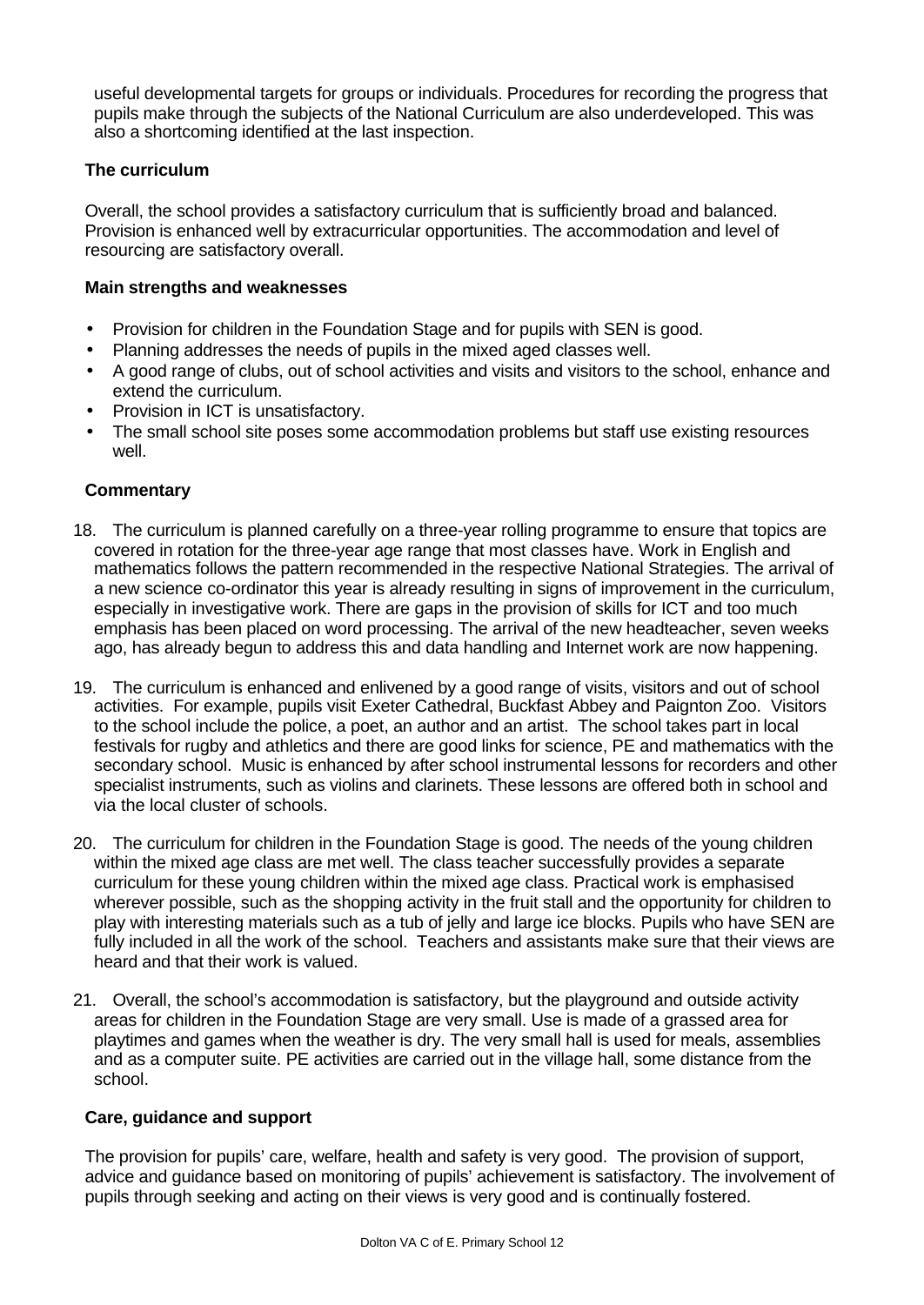### **Main strengths and weaknesses**

- Pupils' care, welfare, health and safety are very good and are a strength of the school.
- Relationships with adults in school are very good.
- Induction arrangements are very good.

## **Commentary**

- 22. The school has very good health and safety procedures in place with both formal and informal risk assessments carried out regularly. There is a school governor with specific responsibility for health and safety. All staff have appropriate first aid qualifications. There are full child protection procedures in place and all school staff are aware of the appropriate procedures. The headteacher is the designated child protection officer and is awaiting the appropriate training. The family culture that permeates the school has been retained since the last inspection and ensures pupils' well being. This, coupled with the fact that the adults know the pupils very well, ensures a caring environment which encourages learning. In addition, most pupils know and care for one another, regardless of age or gender.
- 23. All adults who work in the school form close and trusting relationships with the pupils. They know them well and provide good role models for behaviour. Discussions with pupils show that they feel very safe and secure and would be happy to turn to any adult in school should they need help, comfort or advice. The views of pupils about different aspects of school life are welcomed and encouraged both on an informal basis and through the school council.
- 24. The school's systems to monitor and track pupils' standards and progress are satisfactory. Overall support and guidance on personal and social matters are good. Induction arrangements for children starting school are very good. The playgroup next door to the school visits regularly and, as a result, children starting school already feel confident and comfortable in their new surroundings. Parents confirm they appreciate these good arrangements.

#### **Partnership with parents, other schools and the community**

The school's links with parents and the community are very good**.** There are very good links with other schools and the pre-school playgroup.

#### **Main strengths and weaknesses**

- The partnership with parents and links with the community are very good and are continually promoted.
- Parental involvement with learning at school and home is very good.
- There is a very active Friends' Association.
- Procedures dealing with complaints and concerns are good.
- There are good links with other schools and educational establishments.
- The school operates a genuine 'open door' policy.

#### **Commentary**

25. Parents and carers have very positive views of the school and the school works well with parents, encouraging them to support the school through the Friends' Association and to help their children with their learning. Parental help with their children's learning is very good in school and they assist with practical support in lessons. They also help supervise pupils on school trips. Help with learning at home is also very good. The Friends' Association is very active and organises many fund raising events. The association works closely with the school to realise a variety of preagreed projects.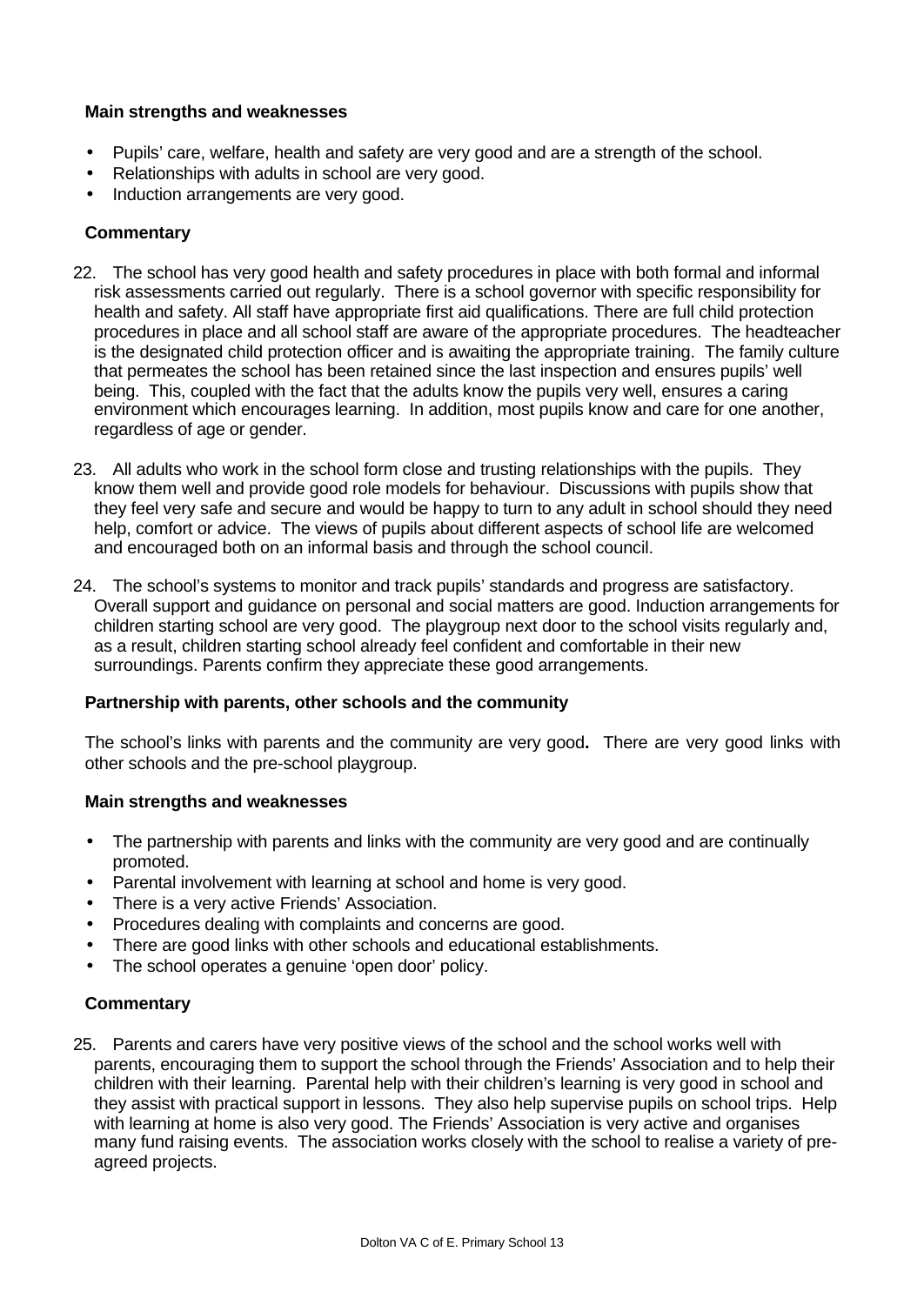- 26. The school provides a good range of information and parents say they are kept very well informed. Regular newsletters keep parents up to date and these are also posted on the school's website which is managed by a parent. Termly curriculum meetings are held in addition to the annual consultation meeting when the annual reports are discussed. Procedures for dealing with complaints and ensuring satisfaction are good. Communication with parents is constant and enables them to give the correct help to their children with learning at home. The school operates a genuine open door policy and, as a result, parents have no qualms about approaching any member of the school staff. Teachers make themselves available at the end of the school day and parents take advantage of this to meet staff informally.
- 27. There are very good links with the local pre-school playgroup and parents say their children settle into school well. There is similar good liaison with the secondary school the school feeds and the school makes every effort to ensure a smooth transition to secondary education. Links with other schools and colleges are very good. Close liaison with neighbouring primary schools is maintained via the local cluster group and membership of Torrington Academic Council.
- 28. The school has very good links with the local community. Both the school and the governing body are pro-active in working to promote their involvement with the local community. Pupils have enjoyed visits to zoos, a fish market and Exeter Cathedral in conjunction with their project work. The school has a close connection with the local church and members of the local community are invited to school events. All these links have a positive effect on the quality of education the pupils receive.

# **LEADERSHIP AND MANAGEMENT**

The headteacher was appointed from the beginning of the spring term 2004 and had been in post for less than a term at the time of the inspection. The headteacher's leadership and management of the school are good and she is soundly supported by other senior staff. Governance is satisfactory.

#### **Main strengths and weaknesses**

- The headteacher has made a good start to her time at school.
- There are some important weaknesses in the current school improvement plan, but the interim plan recently introduced by the headteacher is detailed and effective.
- The leadership and management of the Foundation Stage and for provision for pupils with SEN are good.
- Governors are enthusiastic and promote the school well in the local community but their role is not yet sufficiently evaluative.
- The heavy teaching commitment of the headteacher and the regular lack of full administrative support, are barriers to effective school improvement.

- 29. The recent changes in the leadership of the school have influenced the overall judgements of leadership and management. The headteacher's leadership of the school is good. Since her very recent appointment, she has settled well to the school and has already made a significant impact on the school's work. The main strengths in leadership which the headteacher has shown are in the clear vision for the school and the strength of purpose she has shown. She has managed the change well. The headteacher has acted decisively to rectify some shortcomings in the school improvement plan and she has been concerned to involve teaching and non-teaching staff in the development process. These approaches have secured the confidence of parents and governors. The school ensures that all pupils are fully included in all its work.
- 30. The current school improvement plan has some weaknesses. It is cumbersome. It contains too much unnecessary detail but lacks sufficient reference to success criteria and the impact of spending priorities on the annual budget. The importance of raising standards is not sufficiently emphasised and it is not an easy working document which can clearly chart the school's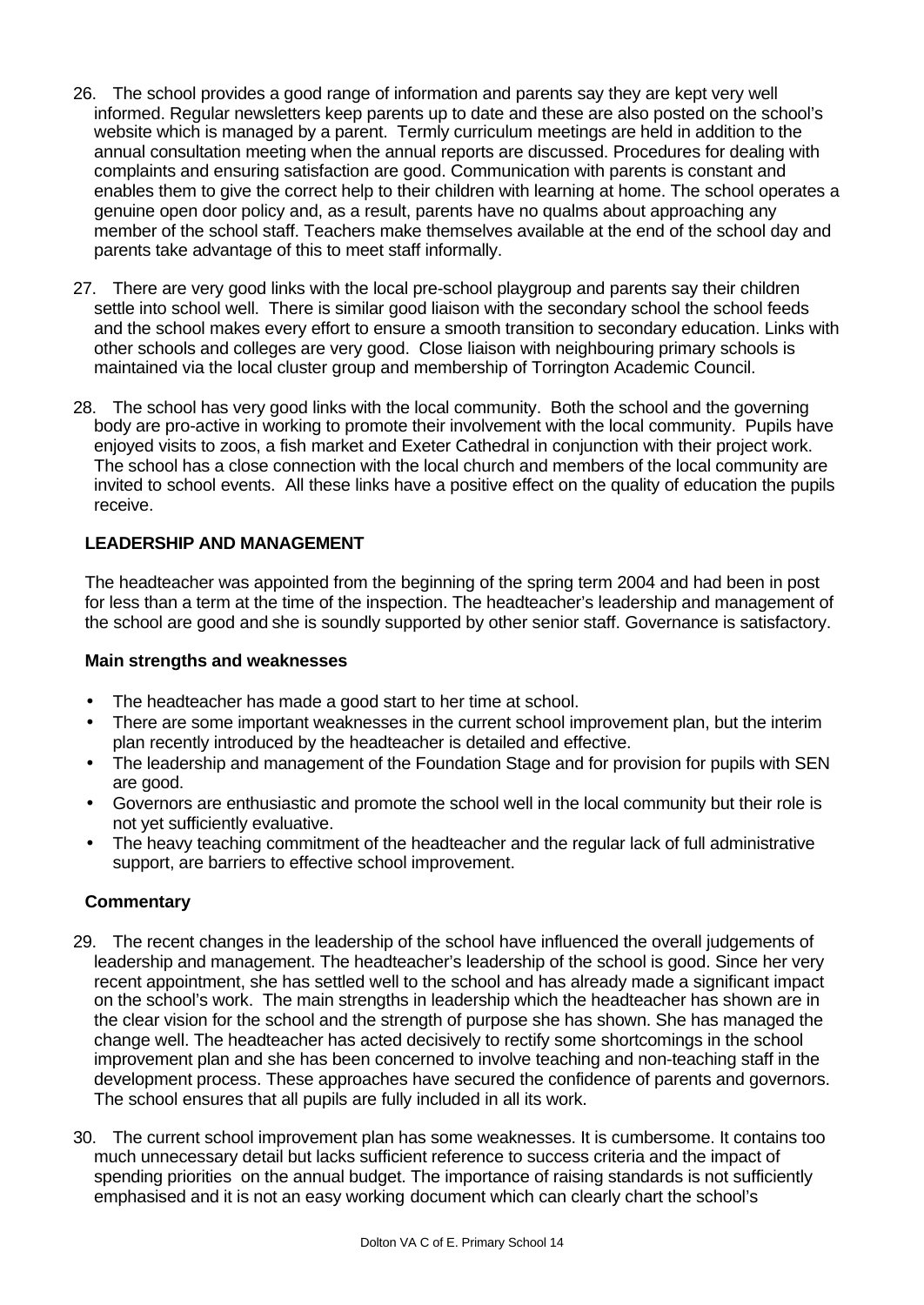development. However, the headteacher has acted decisively to introduce an interim improvement plan for the spring term. In this, appropriate areas for development are identified and their impact on raising standards is clear. Good management procedures have already been devised to plan its implementation.

- 31. The headteacher's management of the school is also good. She has successfully addressed part of her strategic vision for the school through the interim development plan. She has set up a useful system of staff meetings and identified the priority of increasing the responsibility and commitment of the subject co-ordinators. This has been successful in maintaining and improving staff morale and securing their continued commitment to the improvement of the school.
- 32. The governance of the school is satisfactory. Through the work of the several committees and the working of the full meeting, governors have a sound understanding of the working of the school. Governors support the school within the local community very well. They are very enthusiastic and are committed to the school's development. Several, including the Chair, visit the school regularly and are developing their appreciation of its work. Their impact on the building and premises is good. A weakness is that their role is not sufficiently evaluative. There has not been sufficient examination of the overall effectiveness of the school and the standards that are being achieved. The lack of relevant detail in the school improvement plan and the over reliance on information provided in the headteacher's reports have meant that the governors have not been sufficiently proactive in this important respect. An important challenge for them is to continue to seek ways to lessen the very heavy teaching commitment which the headteacher has. This is to enable her to have sufficient opportunities to further address the teaching, curriculum and management issues concerned with the necessary school improvement. Governors meet their statutory duties.
- 33. The school has made unsatisfactory progress since the last inspection. However, the rate of improvement has been accelerated since the headteacher's recent appointment. Several of the key issues identified by the last inspection, such as standards in ICT and monitoring progress through the National Curriculum are still issues for development. Standards in Year 6 and Year 2 are currently lower than they were at the last inspection.
- 34. The school's finances are managed satisfactorily. The bursar gives the headteacher good support and the procedures for devising the annual budget and monitoring spending through the year are secure. This was also the judgement of the very recent office audit carried out by the Local Education Authority. The administrative officer works effectively and provides a good link with the local community. A significant barrier to improvement is the fact that the school office is left without administrative support for too long. This adds further unacceptable pressure on the headteacher's class teaching responsibility.

| Income and expenditure $(E)$ |         | Balances (£)                        |        |
|------------------------------|---------|-------------------------------------|--------|
| Total income                 | 218.151 | Balance from previous year          | 12,444 |
| Total expenditure            | 203.221 | Balance carried forward to the next | 14.927 |
| Expenditure per pupil        | 3,331   |                                     |        |

|  | Financial information for the year April 2002 to March 2003 |  |  |
|--|-------------------------------------------------------------|--|--|
|--|-------------------------------------------------------------|--|--|

| Balances (£)                        |        |
|-------------------------------------|--------|
| Balance from previous year          | 12.444 |
| Balance carried forward to the next | 14.927 |
|                                     |        |

- 35. The special educational needs co-ordinator (SENCO) leads this part of the school's work well. She is very experienced and competent, and manages the provision for these pupils with confidence. She has very little time allocated to her within the school day for this post and so gives freely of her own time for the administrative work that is involved. As a result, the overall provision for pupils who have SEN is good.
- 36. The management of the work of the Foundation Stage is good. The work of the Reception children is integrated well within the work of the mixed age class. The very good relationship and sense of partnership which exist between the class teacher and her assistant add significantly to the quality of provision in this area. Resources are well labelled and accessible to children and adults. Good use is made of the village hall for physical activities but a weakness is that the outside activity area is too small for the use of bicycles and tricycles and there are insufficient of these to be used there or in the playground.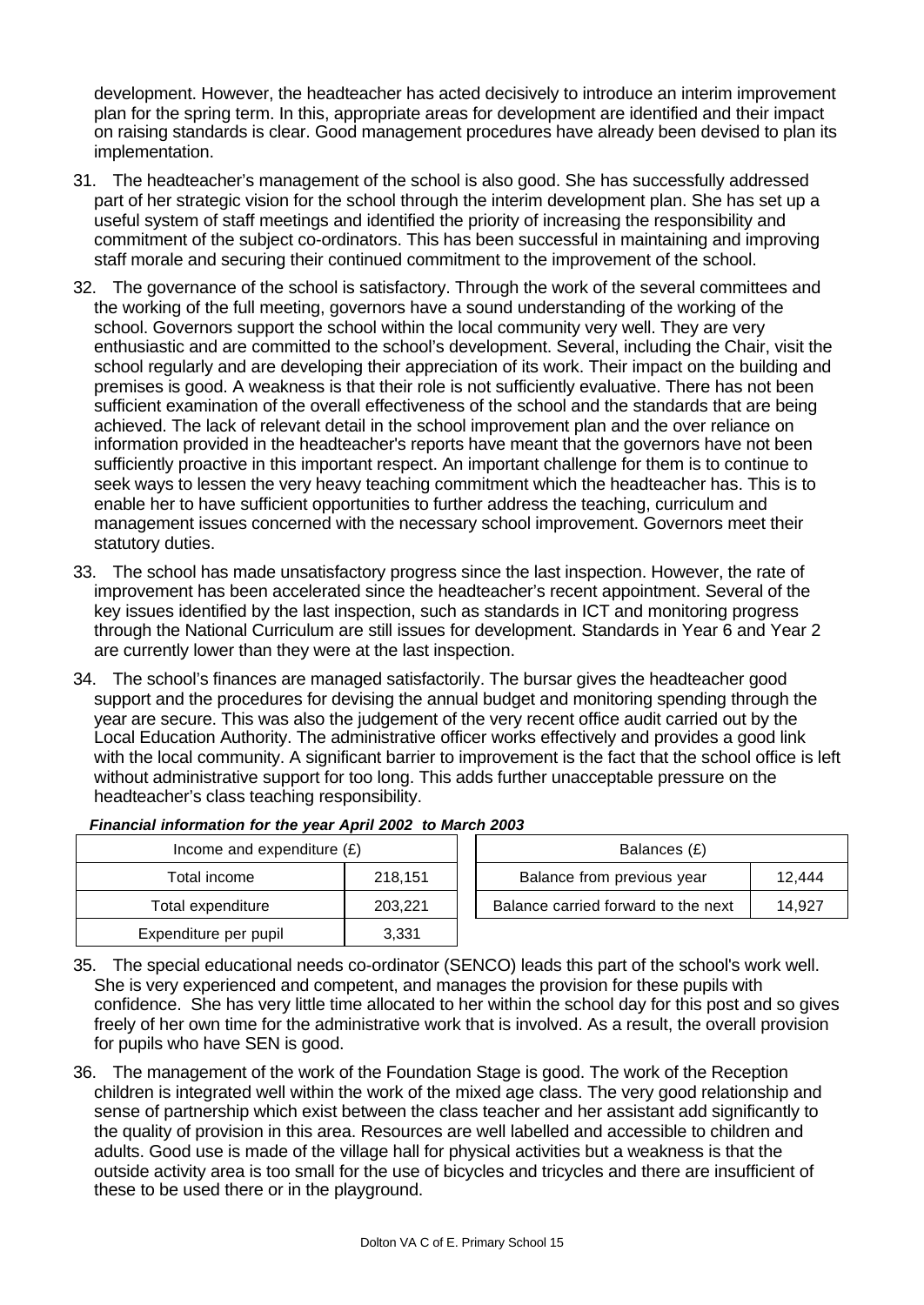# **PART C: THE QUALITY OF EDUCATION IN AREAS OF LEARNING, SUBJECTS AND COURSES**

# **AREAS OF LEARNING IN THE FOUNDATION STAGE**

- 37. At the time of the inspection, there were seven children in the Foundation Stage. They are taught in a class with Year 1 and Year 2 pupils. Children are admitted to school from the beginning of the autumn and spring terms each year according to when their birthdays are and attend parttime at first. Most attend the village playgroup and have had experience of pre-school education. When they enter the school, although there is often a wide range of ability, most are achieving standards that are well below those expected for their age, especially in their language development. The present Reception group contains three children with recognised speech and language difficulties and three are very young, having been admitted from the beginning of the current term.
- 38. Provision in the Foundation Stage is good. The class teacher makes careful and separate provision for these young children within the mixed age class and ensures that their needs are being met well. The overall quality of teaching is good and this ensures that children achieve well and make good progress in their learning. By the end of the Reception year, most children are likely to achieve average standards in their personal, social and emotional development and in their knowledge and understanding of the world. Standards are below average in all other areas of learning, including their communication, language and literacy and mathematical development. These findings are similar to those of the last inspection which found that children were making good progress.

### **Main strengths and weaknesses**

- Children's personal, social and emotional development and their literacy skills are developed well.
- The very good partnership between the class teacher and her learning support assistant leads to a consistency of approach and good teaching.
- Children are confident and happy in school.
- Children do not have sufficiently regular access to a range of climbing, clambering and riding equipment in their outside activity area.

- 39. Children's **personal, social and emotional development** is promoted well, and teaching and learning are good. The class teacher creates a warm, friendly and welcoming environment where children quickly feel safe, secure and valued. The smooth arrangements at the beginning of each day where parents bring their children into the class and sometimes share words and reading with them, help children to settle quickly to their work. The short time that the class spends together at the beginning of each day allows all the children to talk about feelings and concerns and this gives them confidence to ask for support when it is required. The whole class discussion time at the end of the day gives children opportunities to share successes with others and they enjoy nominating someone else for a special sticker award. Spiritual awareness is promoted well by the sharing of prayers at the end of the day. Children soon learn to play and work well together. During the inspection groups were co-operating well in the sand tray and in the role-play area. Children are involved well in their own learning as they make choices about the activities they would like to follow during the afternoon activity time. Overall, children behave very well. They help and support each other and interact very well with the others in the class.
- 40. Most children make good progress in their **communication, language and literacy skills** from a well below average level when they entered the school. Teaching in this area is good. The class teacher and her assistant take every opportunity to encourage and develop children's interest in stories and words. Children are given good opportunities to talk formally in class. Some speak clearly and confidently, but several use a very limited vocabulary and speak indistinctly. Most listen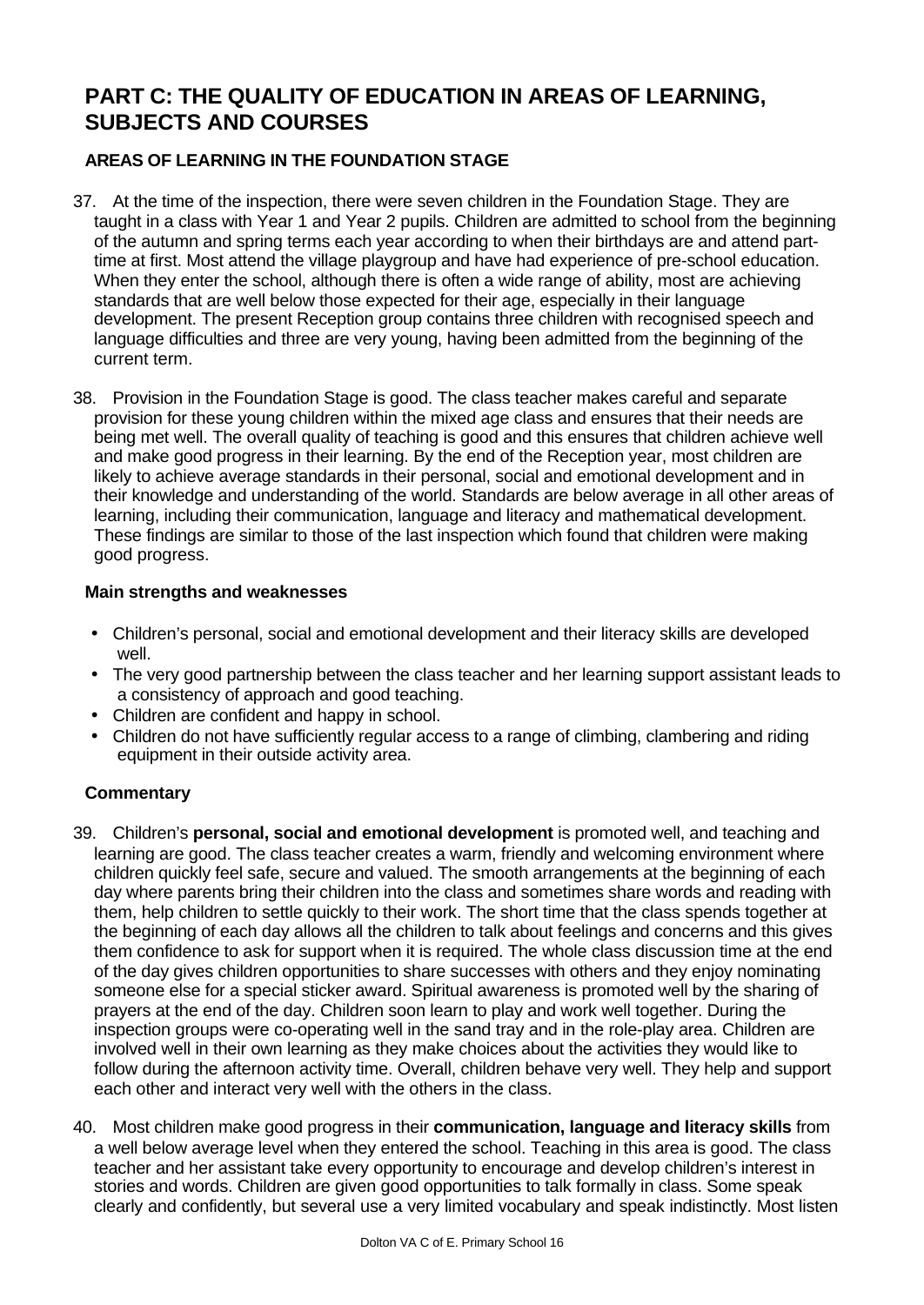attentively to the teacher and to each other. Some are still learning the convention of putting their hand up before speaking rather than calling out the first answer that comes into their head. Children take part in role-play activities in the class fruit stall, but their interest was not enhanced through the use of appropriate dressing-up clothes. Early writing skills are developed soundly, as children discuss the fruit pictures that they have painted and agree the writing of a caption for the picture. Several show reasonable pencil control and letter formation as they copy writing scribed by the teaching assistant. Children enjoy reading and books. They listen attentively and with enjoyment as stories are read to them and several recognise some individual words in the class story which they were reading. They all enjoy books and look forward to taking their book home to share it with their parents. In a group reading session, the teaching assistant drew children's attention well to the sound of letters in key words of the shared story and cleverly encouraged children to talk about the picture clues in the big book they were reading. Good support is given to the children who have specific language difficulties.

- 41. Most children make satisfactory progress in their **mathematical development** but are still achieving below average standards by the end of the year. Teaching and learning are satisfactory. Children's interest in numbers is promoted well by some interesting displays around the class, including a washing line with numbered socks hanging out to dry. The mathematical activities which were observed during the inspection were appropriately practical. The work of the Reception children was carefully linked with the topic being tackled by older pupils. Children were consolidating their understanding of numbers up to ten and money values as they sorted and matched items of fruit on the fruit stall which had money values attached. Adults question the children well and allow them independence. The confident use of mathematical language, such as talking about bigger and smaller and to describe position, is less well developed.
- 42. Children's **knowledge and understanding of the world** are developed well and most are on track to achieve average standards in this area of learning. Teaching is good. The teacher ensures that life processes are emphasised well. Flowers and other plants are grown in the pots outside the classroom and the recent class project on homes had included reference to the children's own homes, as well as others including a bird's and a wasp's nest. Children's interest in materials was stimulated very well during the inspection as they were given opportunities to explore the texture and feel of a large pot of red jelly and had great fun squashing it and pouring it into different containers. They were also excited as large lumps of ice were placed in the water tray and they were able to feel and talk about the differences between water and ice. Children have good opportunities to use the computer. One child was observed using the computer mouse confidently to drag icons across the screen to complete unfinished picture jigsaws.
- 43. Children make sound progress in their **physical development** but overall standards are below average by the end of the year. Reception children have the opportunity of joining the older pupils for their regular PE lessons which take place in the village hall. In a dance lesson that was observed, children in the Foundation Stage achieved well. They moved around the hall confidently with an awareness of space and several were able to devise and perform some rolling and stretching movements on a floor mat. They all then took part with great confidence, enjoyment and expression in a demonstration of improvised movements to show a marching circus. A limitation in provision is that the outside activity area is too small to allow children use of appropriate climbing, clambering and riding toys. There is insufficient appropriate equipment in these aspects in the school playground. This is a weakness. As a result, children do not have sufficiently regular opportunities to build up some of their physical skills. However, the teacher provides good opportunities to develop smaller, manipulative skills, for example, through cutting and moulding play dough, using glue spreaders and paint brushes.
- 44. There was insufficient evidence to make an overall judgement about standards or teaching and learning in children's **creative development.** There was evidence from displays and activities observed during the inspection that children had opportunities to use a variety of paints. They had produced colourful painted pictures of some of the fruits they had been looking at and illustrations of the story they had been considering. During the afternoon activity time, children were painting coloured patterns and moulding shapes in play dough. Some were helping to produce large models of parrots by wrapping strips of coloured paper around a framed model.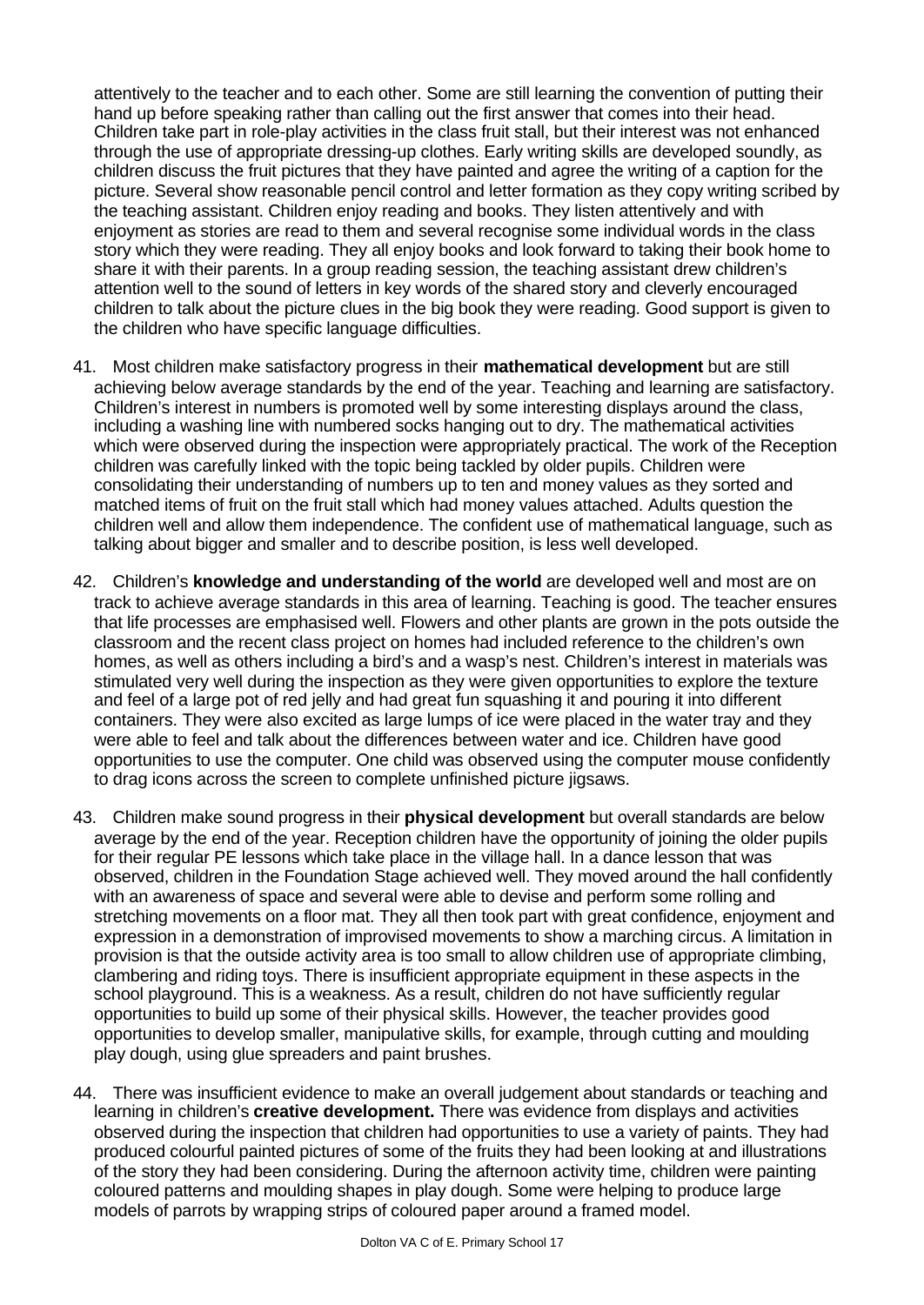# **SUBJECTS IN KEY STAGES 1 and 2**

# **ENGLISH**

Provision in English is **satisfactory.**

## **Main strengths and weaknesses**

- Pupils enjoy reading and books.
- The assessment of pupils' writing skills is very good but these procedures have not been extended to include other aspects of the subject.
- There is evidence of previous underachievement in Year 6 but weaknesses in approach have been recently rectified.
- Overall, teaching is satisfactory, but some good and very good practices have been introduced recently.
- Handwriting skills are not clearly and consistently applied across all aspects of pupils' written work.
- The school does not have a programme for the progressive development of pupils' speaking and listening skills.

- 45. By the end of Year 6, pupils attain standards that are below average. By the end of Year 2, standards in reading and writing are also below average. This represents a decline since the last inspection when standards were judged to have been average across the school. The current inspection judgements are also significantly different from the results of the 2003 tests in Year 2 but are broadly in line with the results for Year 6. The differences are explained by the yearly variation in year group quality and the differing proportion of pupils in each year group with SEN. Currently, the proportions are highest in Year 2 and Year 6, and Year 6 also contains pupils with significant language difficulties. This makes it difficult, given the very small year group sizes, for average standards to be met.
- 46. Across the school, pupils achieve satisfactorily and make sound progress. However, there was clear evidence that pupils in Year 6 had not been sufficiently challenged during the first part of the year but that a lot of ground has since been made up. Pupils with SEN are well supported and make good progress towards their own targets. Higher attaining pupils make the same progress as their peers.
- 47. Across the school, standards of speaking and listening are below average. Pupils consistently listen well to their teachers, other adults and to each other. Speaking skills are less well developed. In Year 2, some pupils contribute willingly to class discussion and explain their ideas confidently. However, most of them are sometimes slow to offer their opinions and lack the confidence to talk freely in formal situations. The speech of some is hesitant and indistinct. In a Year 6 science lesson, pupils were fully involved in their investigation and talked enthusiastically about what they were doing. In other lessons, pupils were sometimes slow to answer questions or to share their ideas and were willing to let others take the lead. There was evidence of only a partial use of the important tool of paired discussions, but several opportunities to use this approach productively were lost. A further weakness is that there is no structured, progressive development of pupils' speaking and listening skills or planned opportunities for them to engage in activities such as minidebates to improve their skills.
- 48. Standards in writing are below average in both Years 2 and 6. Across the school, pupils have opportunities to write for a satisfactory range of purposes. Pupils in Year 2 write up news of things they have done, a letter home and a description of a visit by a recent puppet show. Higher attaining pupils use a good range of punctuation including capital letters, full stops and question marks and some interesting descriptive words. However, most do not use a sufficiently wide, varied or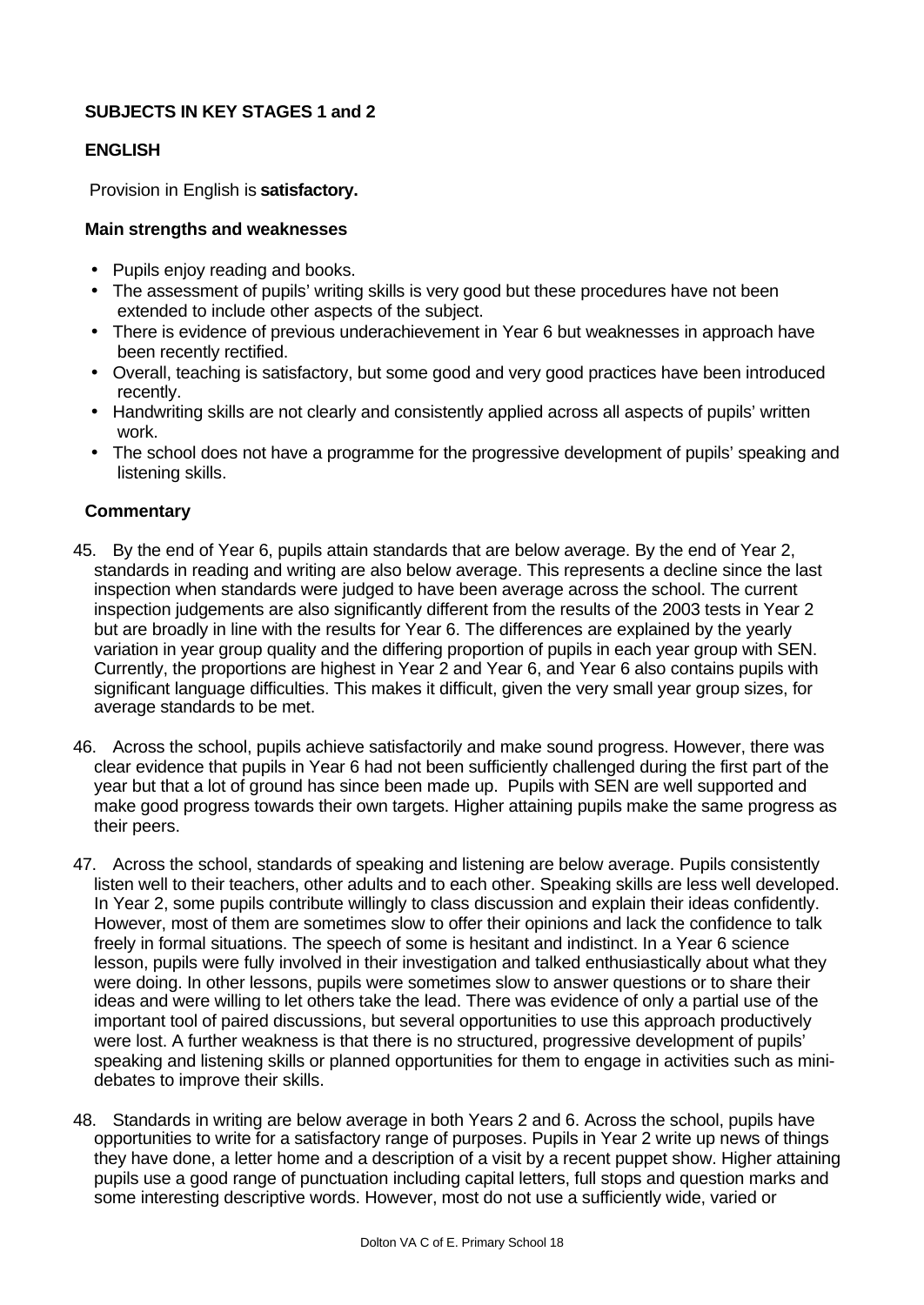imaginative vocabulary in their writing or use extended skills such as suspense or tension in their work nor the logical development of ideas. Pupils in Year 6 write their own ghost stories, construct a persuasive argument on the subject of whether all children should learn how to fish and a poem about the potato. Higher attaining pupils appreciate the journalistic use of sensational and eye catching words as they look at newspaper headlines and use more complex sentence structures in their writing. However, most writing is not sufficiently structured and pupils do not use imaginative words or precise vocabulary in their work. Handwriting skills are taught regularly, but they are not consistently applied. As a result, by the end of Year 6 several pupils have not yet developed an accurate, joined handwriting style which would help to improve the presentation of their work.

- 49. Reading is promoted well across the school but standards in Year 2 and Year 6 are below average. All pupils like books and get enjoyment from reading. Across the school, pupils are encouraged to take their books home and to share them with their parents. Pupils, and their parents, greatly enjoyed the Reading Reward challenge whereby pupils are awarded a certificate for reading an agreed number of fiction and non-fiction books. The school library and individual classes contain a good range of interesting books for pupils to read. Across the school, higher attaining readers read widely and well. They read regularly and for pleasure and talk in detail about stories which they have read. However, other pupils are hesitant and have difficulty in recalling what they have read. Most are developing satisfactory strategies for sounding out unknown words.
- 50. Across the school, the quality of teaching and learning is satisfactory. Several good features have been introduced recently, particularly in Year 6. Here, there is now a careful progression of concepts and skills and the pace of pupils' learning has been accelerated well. The key concept to be learned is clearly introduced at the beginning of the lesson and the activities are planned around this. Tasks such as, 'Should children go to bed early?' and, 'Write a report of the village pancake race as a newspaper reporter', interest and challenge the pupils. This recent approach is beginning to address weaknesses evident in the past. Teachers manage pupils well and introduce work clearly. Their lesson planning does not always clearly show the detail of the work to be done for the pupils of different abilities in the class and opportunity to stress new and exciting vocabulary is not always taken.
- 51. The co-ordinator has a sound understanding of the subject across the school. Useful developmental work has been done by the whole staff on the approach to writing. This has resulted in the introduction of very good processes for assessing pupils' writing skills and matching them to National Curriculum criteria. Examples of pupils' writing are collected regularly and discussed at whole staff meetings. This is good practice and the data are being used well to set useful developmental targets for writing. Assessment of reading is in its early stages. A weakness is that there is no analysis of available data from national or optional tests and no overview of the pattern of attainment across the school.

#### **Language and literacy across the curriculum**

52. Overall, language skills are developed satisfactorily across other subjects but there is scope for development in some aspects. Teachers generally use questioning effectively in class discussions but sometimes they do not give pupils sufficient time and opportunity to share their answers and comments. Literacy skills are used satisfactorily in science where investigations are recorded well. However, in other subjects such as history, geography and DT, there is an overuse of worksheets, which limits pupils' opportunity to practise their writing and recording skills.

#### **MATHEMATICS**

Provision in mathematics is **satisfactory.**

#### **Main strengths and weaknesses**

• Teaching and learning, while satisfactory overall, were good in the lessons seen, enabling the pupils to make good progress.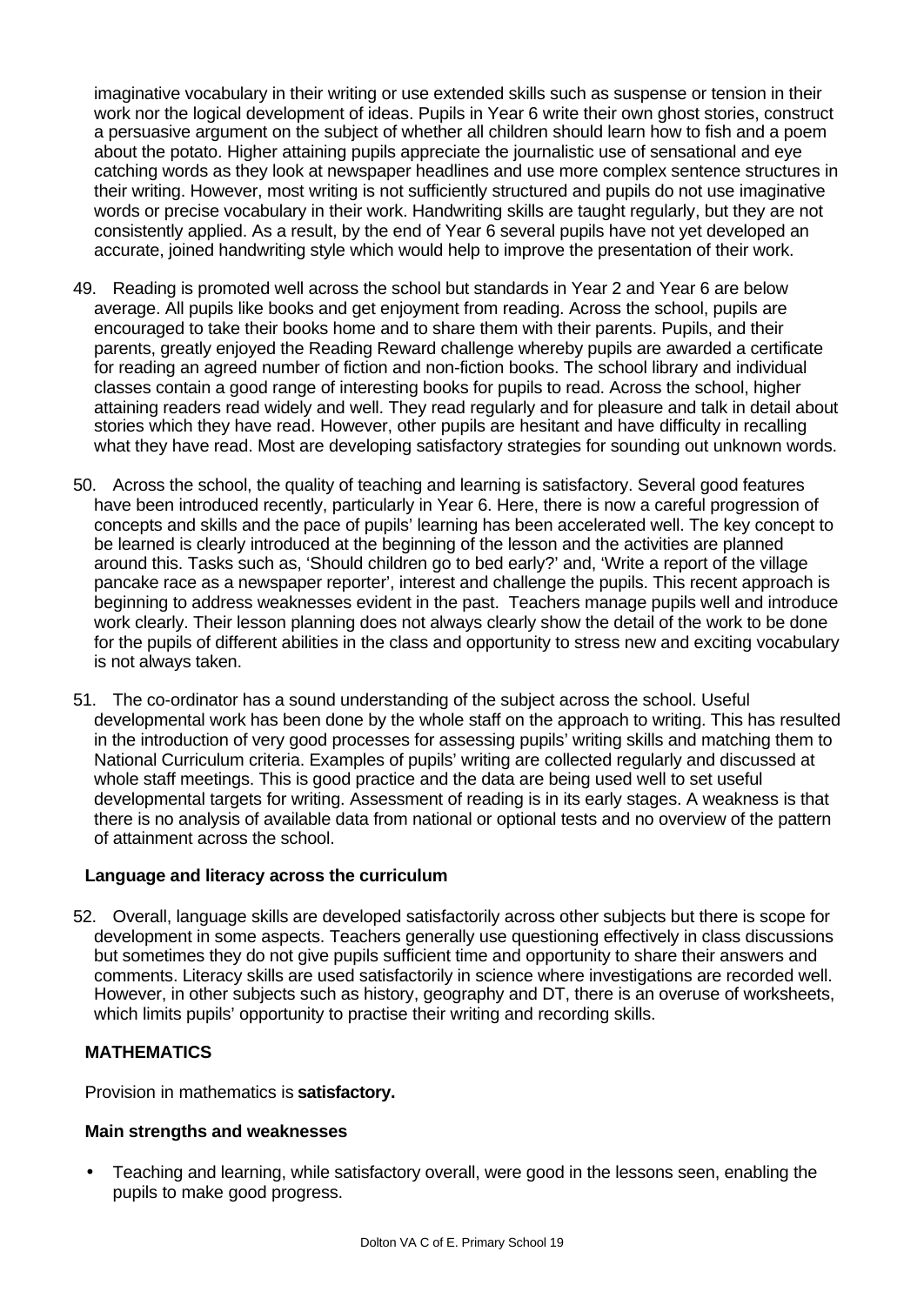- Classes and lessons are well organised.
- Planning and support for pupils with SEN are good.
- The new co-ordinator has made a good start in leading the subject.
- Pupils in Years 4, 5 and 6 are becoming keen 'young mathematicians'.
- There is no analysis of data from the National Curriculum tests or from general assessment.

#### **Commentary**

- 53. Standards of attainment in mathematics are average in both Year 2 and Year 6. This is similar to the findings of the last inspection report. These findings also match the results of the national tests in Year 6 for 2003. However, there is a considerable difference between the Year 2 results for 2003 and these findings. They drop from well above average in 2003, to average at the time of the inspection. This is explained mainly by the large proportion of pupils in that group with SEN.
- 54. Pupils' progress and achievement in mathematics are good overall when their prior levels of attainment are considered. Pupils with SEN receive good levels of support and care from the teachers and assistants, and this enables them to make good progress towards their targets. Some higher attaining pupils in Year 6 have booster classes organised at the secondary school. These classes focus on the more advanced Level 5 work, thereby taking the pupils forward well.
- 55. The quality of teaching and learning is generally satisfactory when past work is taken into consideration. However, teaching and learning were mostly good in the lessons observed during the inspection. Teachers plan and organise well for the diversity of ages and abilities in each class. This is resulting in pupils becoming keen mathematicians, and it was especially so among pupils in the Year 4/5/6 class where they catch the teacher's lively enthusiasm and interest well. The lesson went at a good pace and provided good challenge for the pupils as they learned to add decimals to two decimal places. As a result, they made good progress and achieved well. All were fully involved and kept trying right through the lesson.
- 56. A good example of practical and investigative activities provided by teachers was seen in the Year R/1/2 class. Pupils sorted and 'bought' fruit and worked out what change to give, or added up the total of their purchases. Teachers are confident with the National Numeracy Strategy, and all aspects of the mathematics curriculum are followed appropriately, involving all pupils. For example, in a good lesson seen in Year 2/3/4, the planning provided well for the ages and abilities of the pupils, and the teacher made sure that everyone was able to join in the lesson about sharing and multiplication. She very carefully included all the children who have SEN in everything that the class did. Other strengths in the quality of teaching include well planned lessons with learning objectives shared with pupils at the start and the reinforcement of the concepts by getting pupils to explain their reasoning and methods of calculation.
- 57. Assessment is satisfactory overall, but there is no analysis of the school's results in the national tests, and no tracking of pupils' progress. This is planned to begin this year, but at present, any gaps in pupils' learning are not readily identified. The headteacher, who also co-ordinates the subject, has made a good start in leading and managing mathematics in the seven weeks since her appointment. She is well aware of what needs to be done, and has good ideas, plans and previous experience to take the subject forward and improve standards. Procedures for monitoring teaching and learning in the subject have not yet been established.

#### **Mathematics across the curriculum**

58. Pupils use their mathematical skills satisfactorily in other subjects. For example, they use data handling skills in science when they write up their findings of surveys and experiments. They produce charts and graphs for this. In DT, they weigh and measure accurately and, in music, they count. ICT is used in mathematics when possible but is hampered by the quality and reliability of the computers available.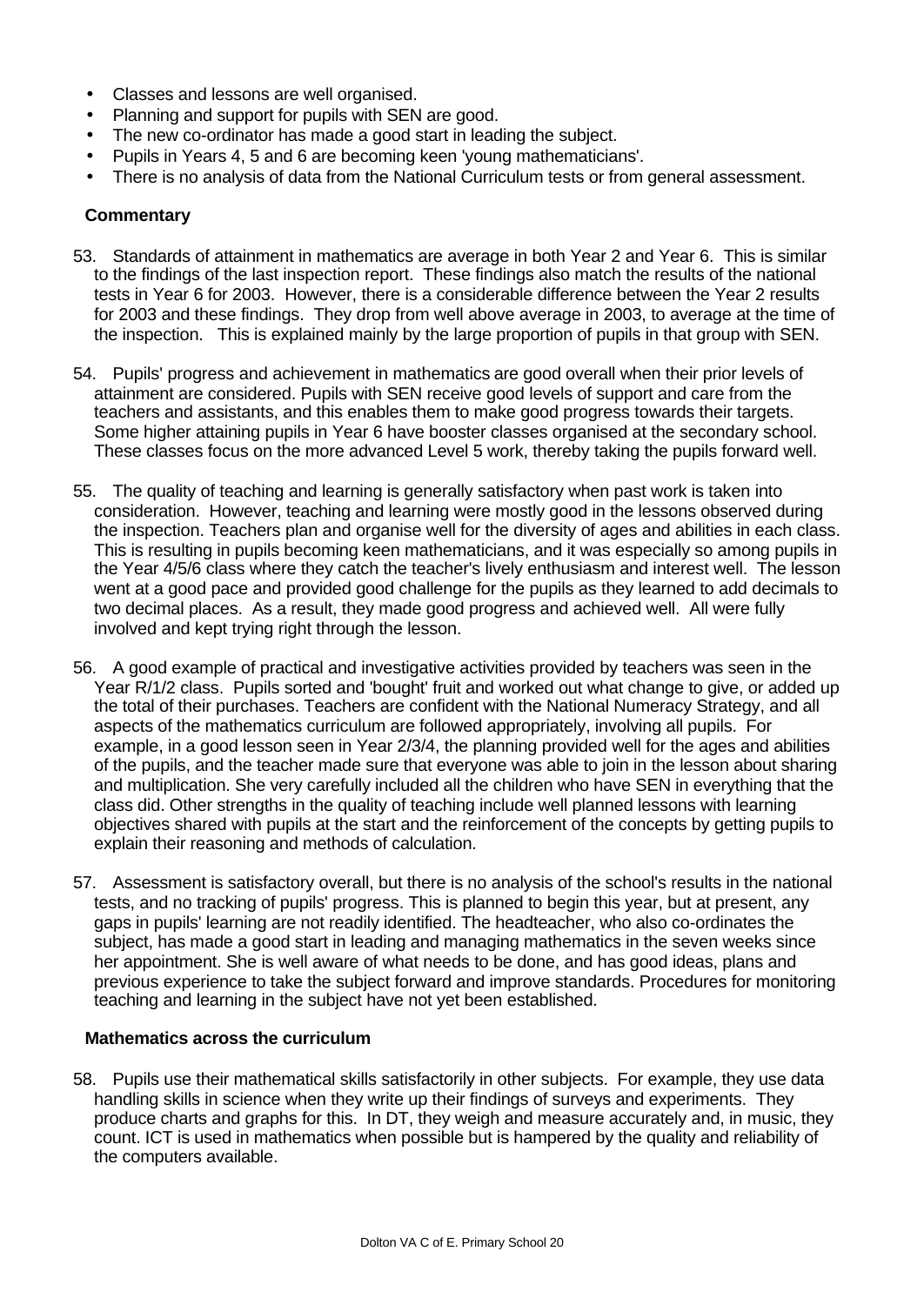# **SCIENCE**

Provision in science is **satisfactory.**

Main strengths and weaknesses

- The recent emphasis on investigative science is having a positive impact on pupils' learning and progress.
- Pupils are using appropriate scientific vocabulary.
- Teaching and learning, while overall satisfactory, were good in the lessons seen.
- Assessment is unsatisfactory.
- ICT is not used sufficiently in this subject.

- 59. Standards in both Year 2 and Year 6 are average, although the trends over three or four years in the national tests and teacher assessments have been well below the national average. The new co-ordinator for science, appointed in September 2003, has brought much more emphasis on 'hands-on' investigative work. This is having a positive effect on pupils' learning and progress, and it is raising their interest and involvement well, enabling them to achieve better. Given the very high proportion of pupils in Year 2 and Year 6 with SEN, the standards pupils achieve are in line with their abilities and most are achieving satisfactorily.
- 60. Year 2 have studied forces and looked at those that push and those that pull. They understand something of the resistance provided when an object falls through the air. Work on the earth and the solar system shows some understanding of day and night. It can be seen clearly from pupils' books that their skill at writing about experiments is increasing as they get further up the school. Year 6 write fully and with some depth of knowledge about what they have done. They use scientific vocabulary well and write about condensation and evaporation accurately. There are references to practical use of science such as drying clothes, kettles and windows steaming up. They draw accurate graphs and are beginning to analyse their data well. Nevertheless, analysis of predicted outcomes shows that, with a quarter of the group having SEN, the overall results are still likely to be below average.
- 61. The quality of teaching and learning overall is satisfactory, although good in the two lessons seen. In the lesson to Years 2/3/4, where pupils were learning that some materials can be changed by cooling or by heating them, teacher's planning was very good and included the questions needed to draw out pupils' understanding of liquids and solids. Interesting extension work was developed as pupils described how ice felt and what happened to melted wax when it dripped onto a card. Others recorded changes in temperature. In the Years 4/5/6 class, the teacher developed pupils' understanding of liquids, solids and mixtures by giving them water and an unknown powder, which turned out to be plaster of Paris. Later they used a cement and water mixture, and a variety of household substances such as lemon juice and bi-carbonate of soda. Pupils in both lessons learned well because they were able to predict what they thought might happen, carry out the experiments, and then record carefully the outcomes of their work. In one lesson, the teacher took opportunities to guide pupils' observations and understanding well. For example, as one mixture began to bubble, she asked what was happening and pupils were able to think it through until they realised that a gas was being given off.
- 62. The new co-ordinator is leading and managing the subject satisfactorily. The greater emphasis on the practical work is paying off and all pupils are recording their work well, following a scientific method. This shows what they intended, what they predicted, and the materials used, as well as the outcomes. The shortcomings in science are that there is no form of assessment, and ICT, while sometimes used is not used enough.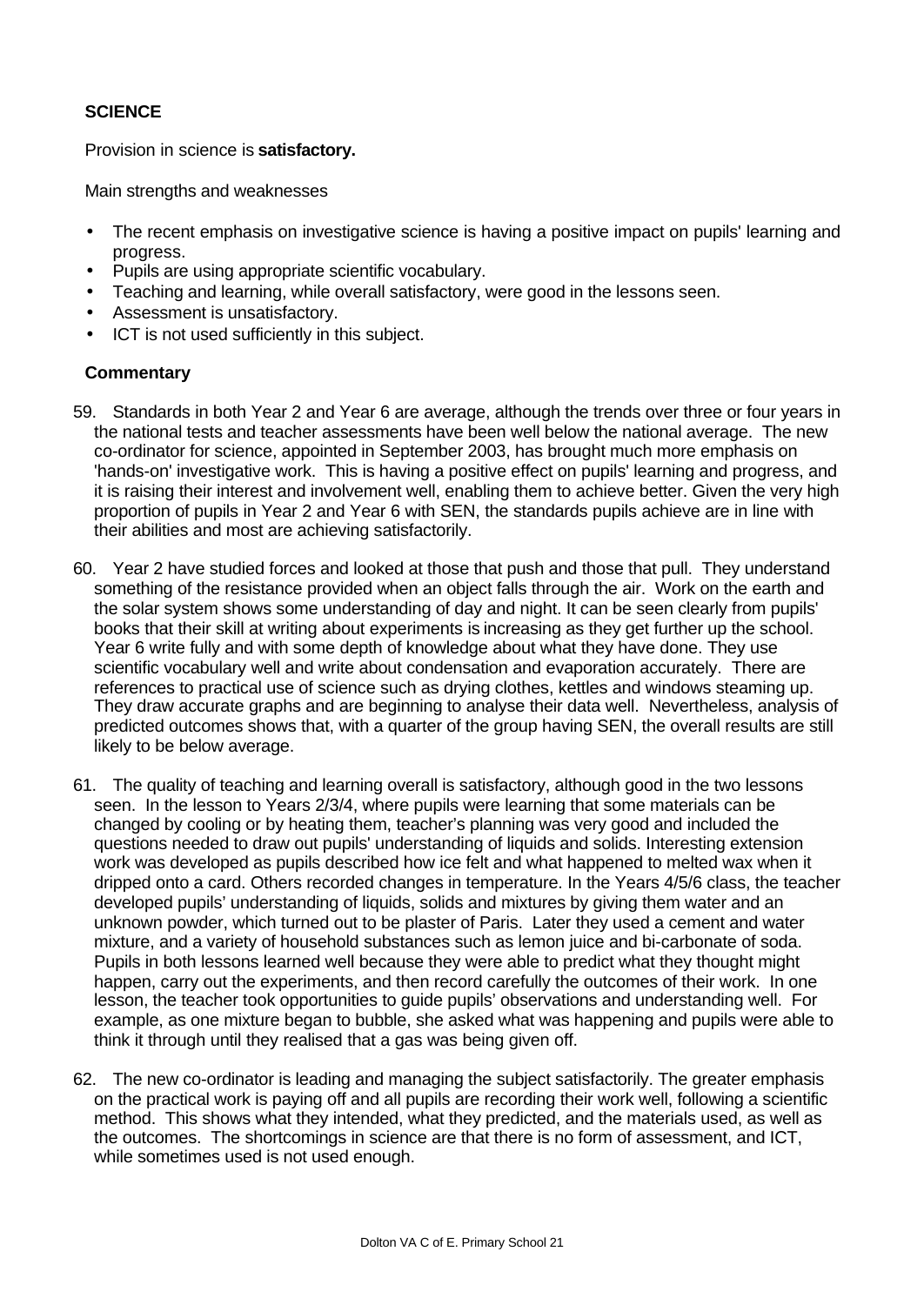# **INFORMATION AND COMMUNICATION TECHNOLOGY**

Provision for information and communication technology is **unsatisfactory.**

### **Main strengths and weaknesses**

- Standards in Years 2 and 6 are below average and not as high as they should be.
- The quality of teaching and learning is unsatisfactory but there is evidence of recent improvements in teaching, learning and the leadership of the subject.
- The coverage of skills, assessment and the resources for ICT are unsatisfactory.
- Computers are not used sufficiently across other curriculum areas.

# **Commentary**

- 63. In Year 2 and Year 6, pupils attain below average standards and their achievement is unsatisfactory. Standards were also below average at the time of the last inspection. Insufficient improvement has been made since 1998. However, evidence from the lessons observed during the inspection show that recent improvements, based on the arrival of the new headteacher who also leads ICT, are beginning to have an impact.
- 64. Across the school, word processing is the strongest feature of pupils' work. Standards in this element are average. However, other aspects of the subjects are not sufficiently well developed. Although some data handling has been done previously in Year 6, it is in this term that pupils have started to extend their skills in this topic. In Year 2, pupils have begun recently to look at things that have controls, such as a tape-recorder or a television. The emphasis seen in past written work has been on downloading information together with some word processing skills.
- 65. Teaching and learning are unsatisfactory. In the past, teachers have not ensured that pupils have been taught sufficient basic skills for them to reach the standards expected for their age. For example, there are no instances in the folders of written work about control systems, plotting a simple course for a floor robot, or e-mails. However, discussions with pupils showed that they remembered using a floor robot, but it was 'ages ago' they said. Some are confident about e-mail but most indicated that this was done outside school, mostly at home. The indications are that this is improving, and in the lesson seen in Years 4, 5 and 6, teaching and learning were good. Good pace and challenge were maintained and, by the end of the lesson, pupils had learned how to add hyperlinks to their research work on the Internet. Assessment of pupils' work is still in the planning stage, although there is a checklist of what they can do.
- 66. Resources are unsatisfactory and, in some instances, poor. The combination of some older, very slow computers and recurring faults makes teaching difficult and takes valuable lesson time. The lack of a quick, reliable Internet connection also means that lessons are slowed down. One computer cannot copy and paste one and a half lines of text, it has to be done three or four words at a time. Of the two laptop computers, one cannot be connected to the Internet. The school has a data projector but this was away for repairs during the inspection. Too much class time has to be spent resolving technical problems. There are no interactive whiteboards in the school. Improvements to the leadership of the subject have been secured recently since the headteacher assumed responsibility. Pupils' skills are slowly being increased and assessment procedures are securely in place for all years for the future.

# **Information and communication technology across the curriculum**

67. ICT skills are not used sufficiently across the school to support work done in other curriculum areas. Evidence from lesson observation and displays of pupils' work show that some pupils use computers as, for example, older pupils access the Internet to discover information about their history projects on life in Ancient Egypt or Greece and others use word processing features to present their displayed creative writing work. However, these are isolated examples. Opportunities to use ICT across all curriculum areas have not been consistently established.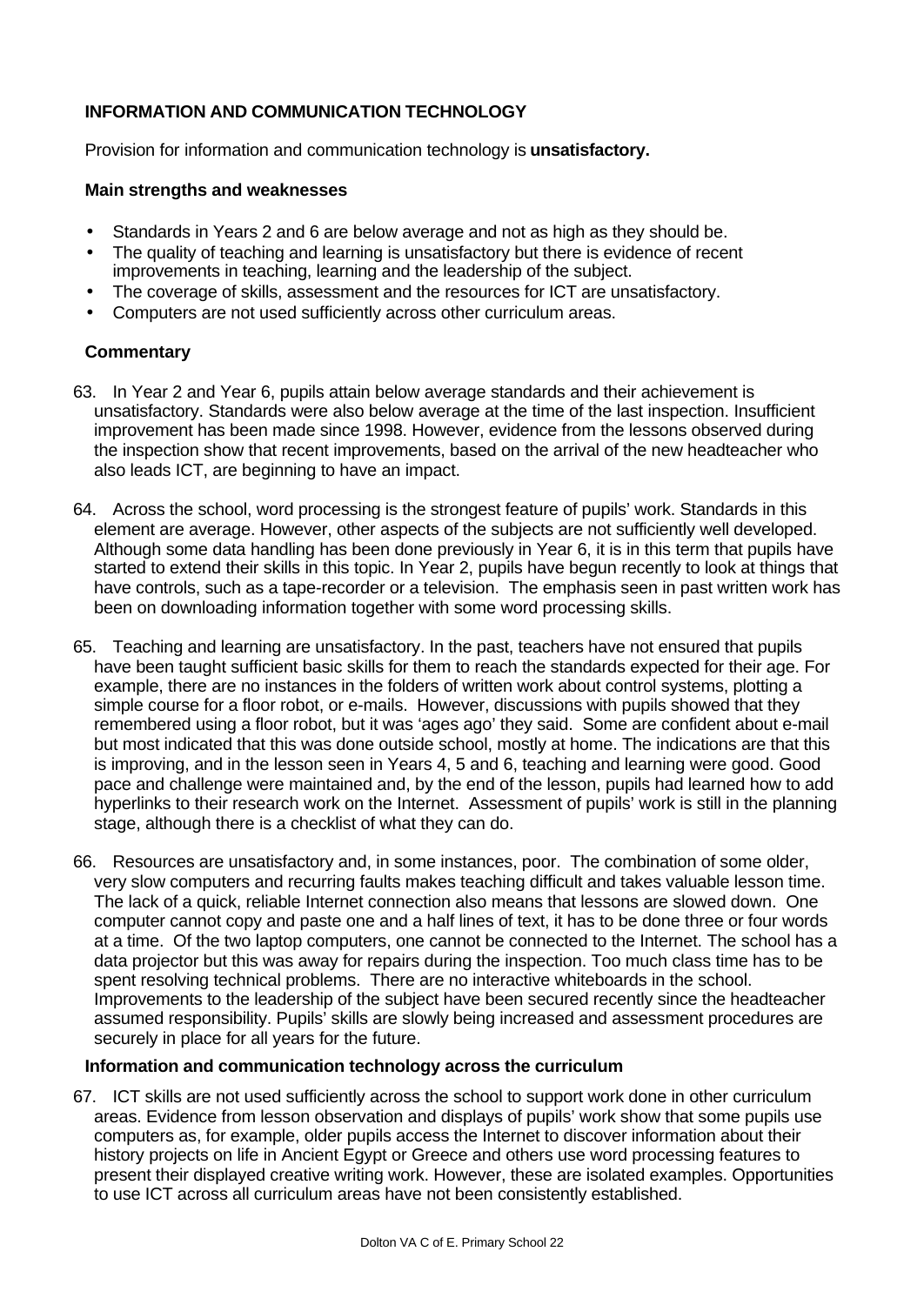#### **HUMANITIES**

68. There was insufficient evidence for an overall judgement to be made about provision in history and geography. Older pupils' work on the Ancient Greeks and Ancient Egyptians was recorded well and attractively displayed. The use of interesting and good quality artefacts in the class displays positively promotes pupils' learning. The sample of pupils' work indicated that younger pupils had learned about the lives and times of Louis Braille and Florence Nightingale and older pupils had worked on the routes taken by some early explorers. In geography, younger pupils drew sketch plans of their bedrooms and undertook a traffic survey in the road near the school and older pupils studied aspects of the geography of Greece.

## **CREATIVE, AESTHETIC, PRACTICAL AND PHYSICAL SUBJECTS**

- 69. There was insufficient evidence for overall judgements to be made on provision or standards achieved in art and design, DT, music and PE.
- 70. Pupils' **art and design** work is displayed effectively across the school. There are colourful collages in the hall showing football and netball players and the school emblem. There is also an interesting large display collage of a pheasant using natural materials such as leaves, seeds and twigs. Evidence from the sample of pupils' work shows a limited use of sketch books showing, for example, sketches of their faces and drawings of bicycles. Teaching in the single lesson observed was good. Pupils in Years 2, 3 and 4 were investigating the effect of mixing paints to get the required shade and recording their findings. Pupils were encouraged and challenged well and made good gains in their appreciation of the use of colour.
- 71. Analysis of available work and discussion with pupils in **design and technology** showed that pupils are gaining experience using a suitable range of design ideas and materials. For some of the projects they research well. For example, Year 2 pupils have made fruit salads, first tasting the fruit and discovering likes and dislikes. Year 2 also made some 'wacky wallets' and they compared other types of wallet that they found, including fastenings, shapes and materials. Year 6 pupils have made some North American Indian tepees and, in discussion, they remembered finding out about them before designing their own. There are some examples of evaluation of their work, but this does not seem to be consistently applied. Only a few examples were seen where pupils wrote about possible improvements that they could make.
- 72. In **music,** the whole school sang well in assemblies using a tape recorder as accompaniment. They know the hymns and sing with meaning and enthusiasm. Planning shows a good range of topics and experiences are provided based on the nationally recommended scheme of work. Instrumental lessons, such as those for recorders, take place in school, and those for flute, clarinet or violin are given locally. The music curriculum is enhanced by joining with the local cluster of schools for some events and lessons. There is a leavers' concert at the end of the school year, which provides good opportunities for pupils to perform in front of an audience. The school now has a small room where the instruments are kept and very small groups can use it for practice or lessons.
- 73. **In physical education**, the school does well to overcome the difficulties imposed by the small hall. The village hall is used successfully, and all the required strands of the programme are to be found in the planning. In the one lesson seen, which was very good, the focus for Years R/1/2 was dance. Pupils understand the importance of a warm-up and they are well aware of safety when handling apparatus. They made good progress in their dance skills and were very well behaved when moving from school to the local hall, and when changing. One afternoon each week all of Years 2 – 6 go swimming locally. This is a very good addition to the PE programme. As a result of this addition, by the time pupils leave the school, most are able to swim well. In the session observed during the inspection, all of the Year 6 pupils could swim and most were taking part in survival swimming lessons with a specialist instructor. In discussions with younger pupils, they talked excitedly about country dances they had learnt and different rolls that they had performed on the mats. Older pupils understand gymnastic sequences and talked about rolls and balances as well as athletics and the sports they do such as netball and football.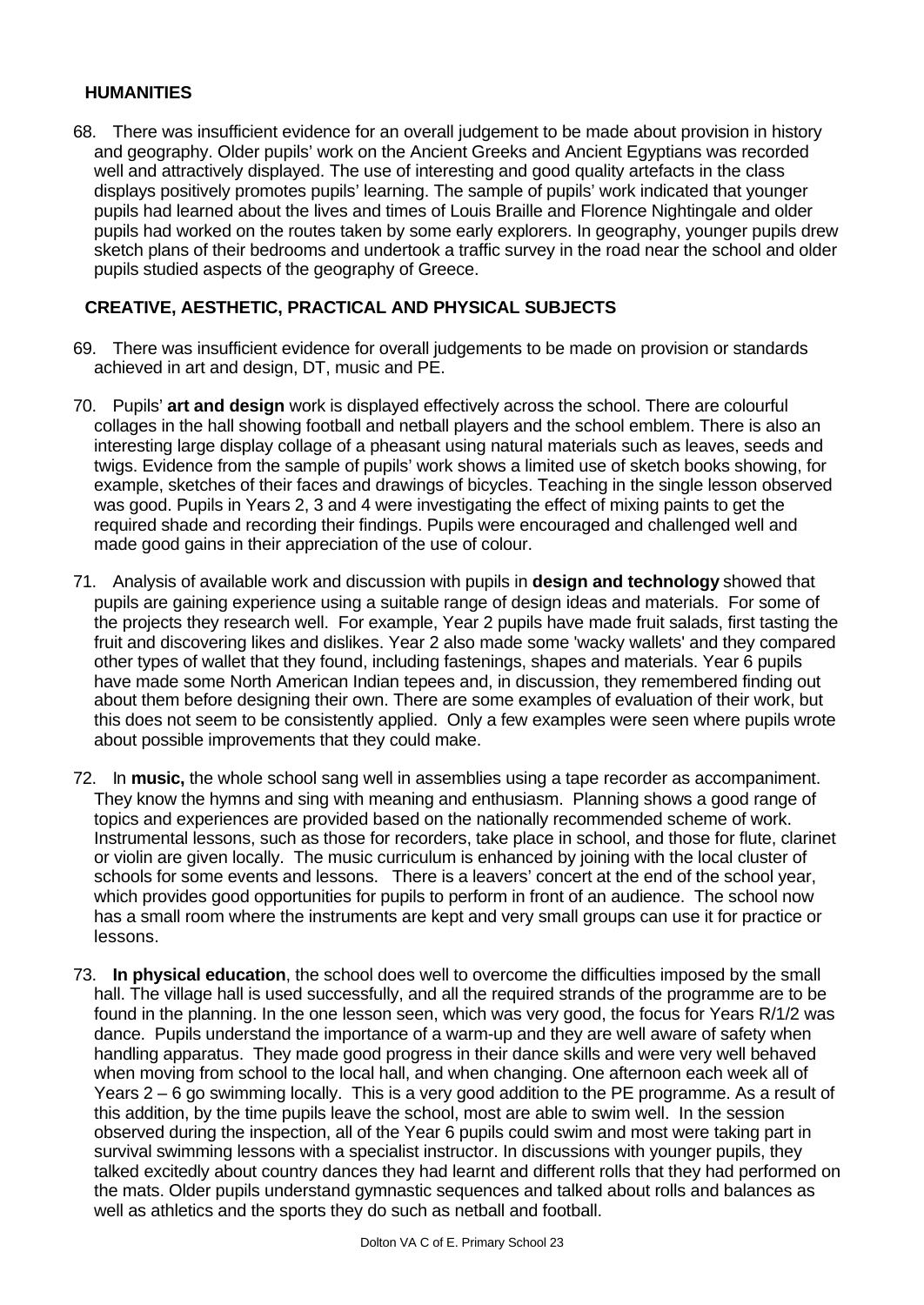# **PERSONAL, SOCIAL AND HEALTH EDUCATION AND CITIZENSHIP**

Provision for Personal, Social and Health and Citizenship Education (PSHCE) is **good.**

#### **Main strengths and weaknesses**

- The PSHCE programme is clear and relevant and carefully integrated with other subjects.
- The PSHCE programme positively encourages pupils' good social development and the good relationships within the school.
- The work encourages the strong sense of community in the school.
- The work is led well by an experienced co-ordinator.

### **Commentary**

74. The PSHCE programme is well balanced. It is linked well to religious education where this is appropriate. The programme includes sex education and relationships, as well as attention to alcohol misuse and drugs awareness. The school sees the whole PSHCE programme as an important part of its work, and the Healthy Schools award has been achieved as part of the programme under the direction of the co-ordinator. Pupils learn to develop a safe and healthy lifestyle, respect others and their views, and express their own feelings. They learn to recognise if another pupil may be being bullied and discuss what to do and who to talk to. They are aware that family life and relationships are important in their social development and form a secure basis for their sex education. The co-ordinator for PSHCE is experienced and has included personal care, protection issues as well as the healthy lifestyle element into the programme. She is well aware that some of the programme will raise sensitive issues for some pupils and their parents, and these are well planned and prepared for. Provision also includes 'circle time' where pupils learn how to respect each other, and listen to other people's views.